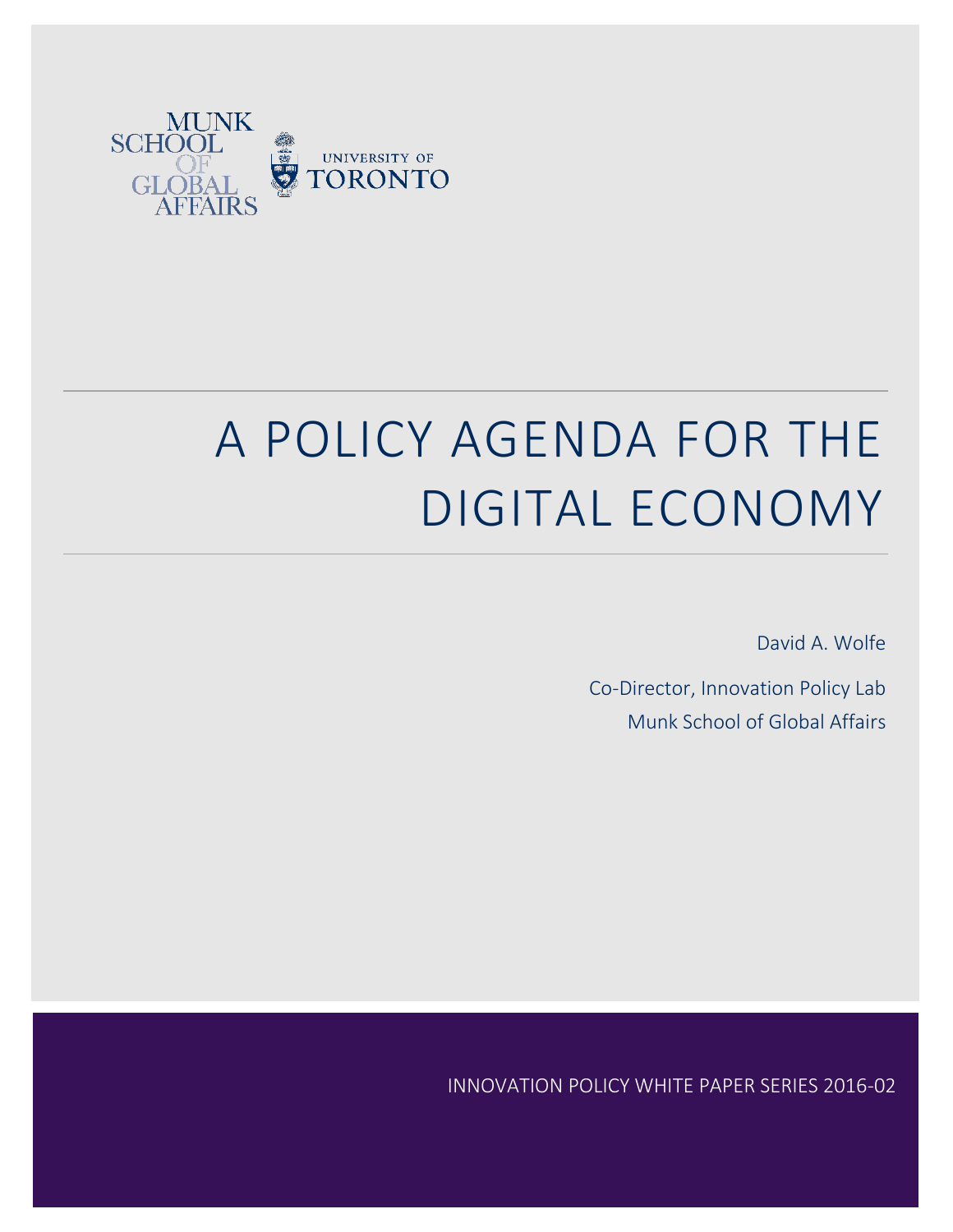### **The Challenge**

For the past four decades, the relentless wave of innovation in information and communications technologies (ICTs) has driven a sweeping set of changes across the globalizing knowledge-based economy. The embedding of microprocessors and sensors in a growing range of products has become a ubiquitous feature of the global economy, controlling the rhythm at which it operates. At each stage of this ongoing revolution, commentators have predicted that it has reached the limits of what is technologically feasible. However, the current wave of innovation embodied in mobile devices, cloud computing and the Internet of Things is once again putting the lie to this prediction. The all pervasiveness of this technology is leading informed commentators like Brian Arthur to label this 'the second economy' which comprises a revolution as sweeping in its scope as the first industrial revolution from 1760 to 1850, which created a muscular system that drew upon machine power as the motive force driving the economy. He suggests that the current revolution is developing a neural system based on digital technologies that communicate and interact with each other. It is this neural system based on digital technology that underpins the second economy and is driving the most fundamental technological change. Virtually no sector of the economy is immune to its disruptive effects and the full impact of its contribution to future growth is still not readily apparent. This emerging digital economy is the focus of our current research project on *Creating Digital Opportunity*. The development of digital technology has now reached the stage where it has become a foundational technology that is as all pervasive and essential to our daily lives as electricity. The information and communications technology sector lies at the heart of the emerging digital economy, but its significance extends far beyond this single sector. Because no other industry or technology sector is more central to the development of a globally competitive economy, few countries can afford to ignore this trend and many are positioning their ICT industries as the drivers of future growth.

This second economy that is silently forming – vast, interconnected, and extraordinarily productive – is creating for us a new economic world. How we will fare in this world, how we will adapt to it, how we will profit from it and share its benefits, is very much up to us (Arthur 2011).

While the current era of information technology began in the 1970s with the invention and rapid diffusion of the microprocessor, the development of optical fiber, and the simultaneous digitization of telecommunications with the introduction of the first digital switches, the full effects of the digital economy was not felt until the mid-1990s when the introduction and rapid adoption of the Internet and the set of widely used standards that comprise the World Wide Web began to transform what had previously been discrete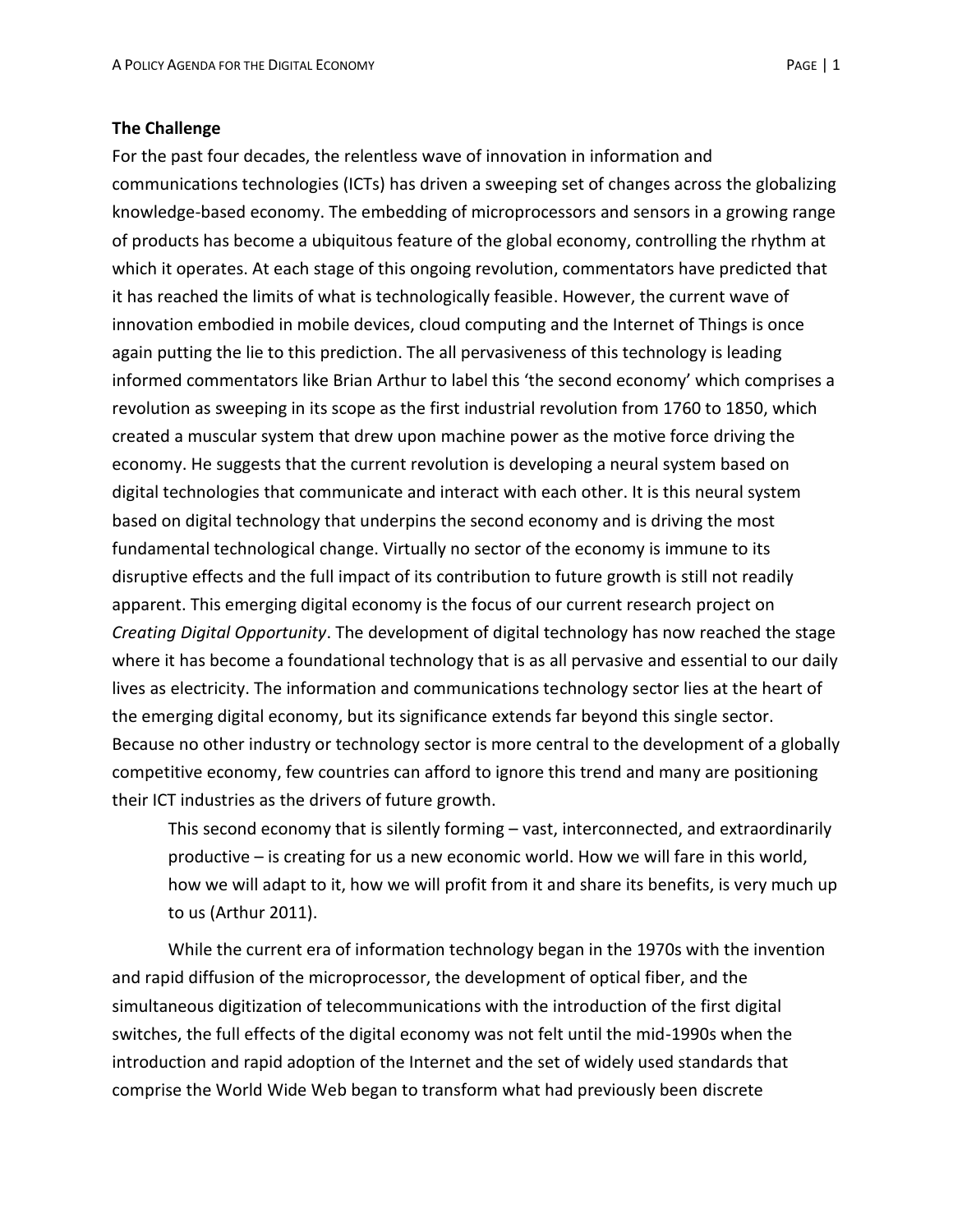individual computers and corporate networks into a network of globally interconnected digital networks, or what we colloquially refer to as 'cyberspace'. The integration of microprocessors, increasingly embedded in mobile rather than fixed devices, digital telecommunications and the Internet is creating a new architecture for the delivery of products and services based on cloud computing. Cloud computing refers to the ability to easily use remotely located shared computing resources in a flexible and scalable manner. The progressive dispersion of cloud computing is creating a new economic reality that lies at the heart of the digital economy – an increasing abundance of computing resources that is fundamentally altering the economic calculus of production, distribution and sales in virtually every sector of the economy – from agriculture and mining to automotive manufacturing and entertainment. Several critical consequences follow from this transition from scarcity to abundance in computing resources. Cloud computing is delivering computation-intensive resources to a wider range of firms at ever lower cost. It is turning traditional high-value added economic activities into commodified activities, making it possible to disaggregate and disintermediate both production activities and service activities that have been embedded in the structure of large corporate organizations. This disintermediation extends from the production of physical products, such as electronics and automobiles to the delivery of services from hotel accommodation to screen-based entertainment content. As cloud computing becomes more widely accessible at ever lower costs, value is moving up the architecture, away from infrastructure providers towards those delivering software as a service (Kushida, et al. 2014).

The result is the emergence of what Kenney and Zysman refer to as the platform economy. They define platforms as "frameworks that permit collaborators . . . to undertake a range of activities often creating de facto standards, forming entire ecosystems for value creation and capture." A diverse range of platforms provide the infrastructure and tools upon which other firms across a wide range of manufacturing and service sectors can deliver their products and services. The emergence of platforms represents a new business model that is making digital services more widely accessible and leading to a profound reconfiguration of markets, forms of work organization and the very basis of value creation in the second economy. They are profoundly unsettling of existing patterns of economic activity in the manner depicted by Schumpeter, as many prevailing models of business organization, production and service delivery are affected by their disruptive potential (Kenney and Zysman 2015). No sector of the economy and indeed, no national economy, can be protected from the effects of this transformation.

An important corollary of the forces that are driving the cost of hardware toward zero and making immense levels of computing power more widely accessible is that the software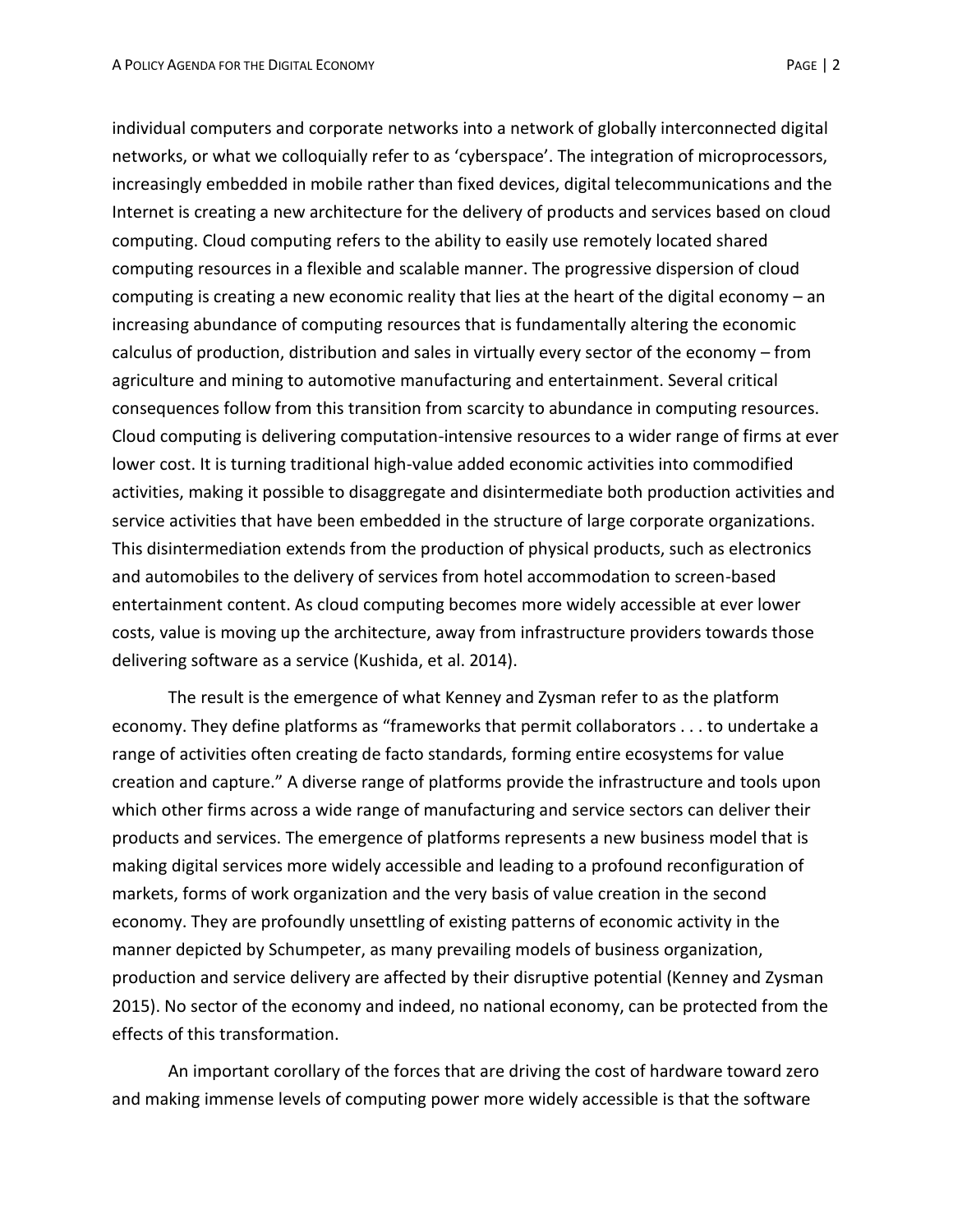component of the information technology sector is increasing dramatically in significance. This point has been underlined in Mark Andreessen's widely cited WSJ article entitled "software is eating the world", but it has also been stressed by a number of others, including MIT's Willy Shih. Shih argues that the current technological revolution involves a fundamental shift in the functionality of information technology from the hardware side to software. A key consequence of this shift is that functionality that previously had to be built into the hardware of a product can now be programmed through its software and modified or updated much more easily. One consequence of this shift is that it is lowering the entry barriers to many industries, making it easier for companies to introduce innovative new products that can disintermediate and disrupt existing industries, from automobiles and taxis to hotels and financial services. Increasingly, the competitive advantage of products will be embedded in their software, as well as in the management of the brands that employ the latest software tools. "The software revolution will be a powerful complement to the cheap-computing revolution, and the opportunities for unique and innovative products are boundless -- it's just a matter of programming" (Shih 2015). Even Intel has recently announced that its venture financing arm is significantly increasing investments in software companies (NYT).

Previous generations of federal innovation policy, from the failed experiment with Microsystems International in the 1960s to the more successful example of the Microelectronics and Systems Development Program of the 1980s (among other initiatives of that period) contributed directly and indirectly to stimulating the growth of some of Canada's most successful information technology firms that, in turn, fueled the boom in Canada's high technology sector in the 1990s and early 2000s. Canadian success was strongly concentrated on the hardware side of the telecom and mobile sector in the last phase of the boom (with some notable exceptions like Cognos, CGI and Open Text) and it is this part of the sector that has been impacted most severely by the increasing commoditization of hardware. Canada has become less competitive in hardware than it was in the 1980's and 1990's. The demise of Nortel, the absorption of Newbridge into Alcatel, the decline of RIM/Blackberry and the effective integration of JDS into the California base of Uniphase all symbolize this decline. On a more positive note, Mitel, one of Canada's long standing telecom firms has successfully made the transition from a hardware company specializing in PBX business systems on premise to a software company based on virtualized software systems operating in a cloud environment. In a similar vein, Blackberry is shifting its business focus from the production of hardware to the enterprise security side of its product offerings.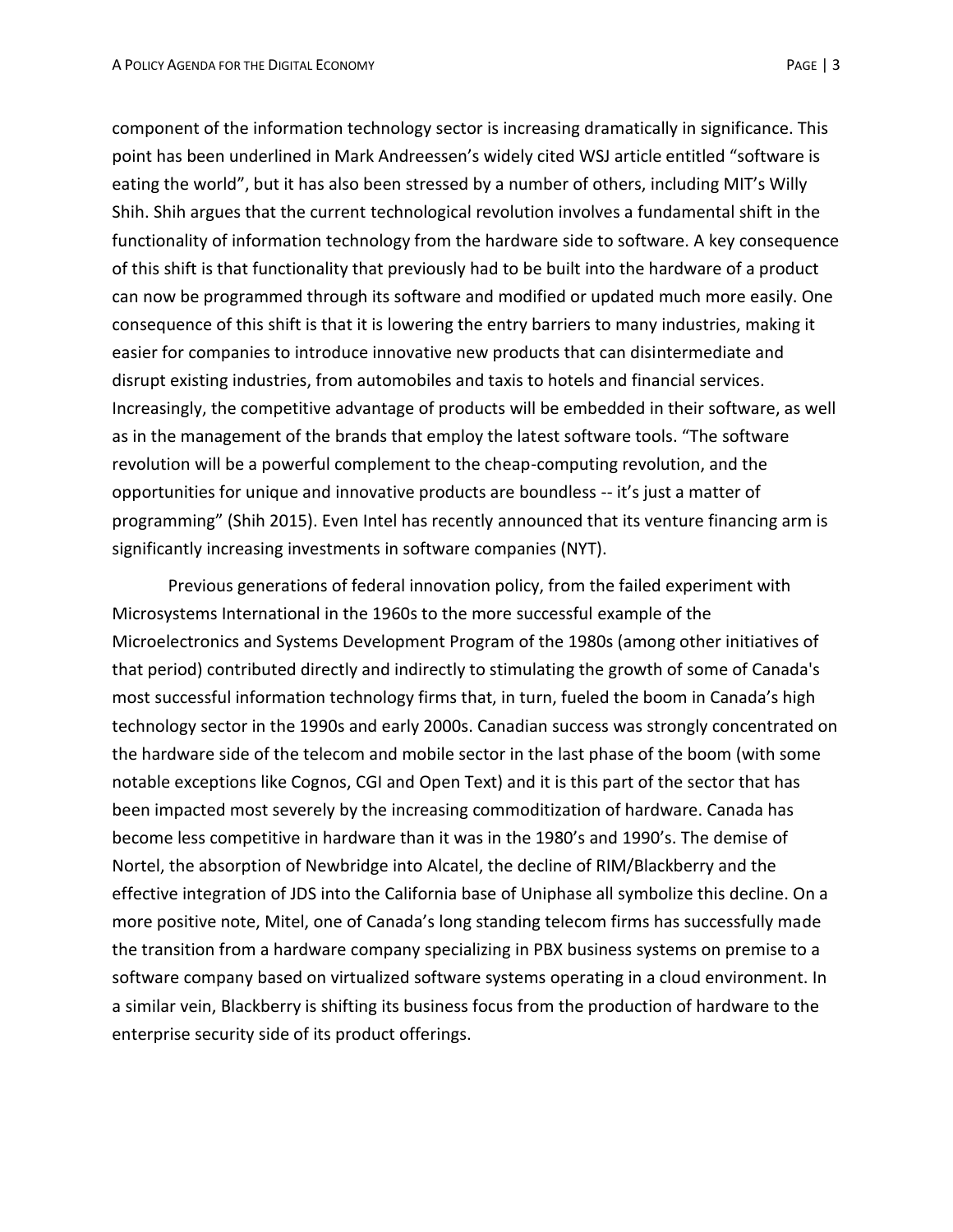#### **Policy Directions for Canada**

As the CDO research proposal set out, the critical research and policy challenge is to determine what parts of the production process can competitively be retained in Canada and what are the added value activities that can most profitably be carried out domestically. Designing policy with this increasing global division of activity in mind is critical to framing a successful digital strategy for Canada. Policy needs to focus on how to take advantage of this transition by building on and supporting Canadian strengths in software and then how to scale them more effectively.

This trend of shifting functionality from hardware into systems through the application of software code may hold an important key to the future of Canada's place in the emerging digital economy. Leading economists have noted that there is a traditional bias in small, open economies, such as Canada, against technology-based industries. The entry barriers associated with technological innovation, especially in hardware, affect smaller firms to a greater extent than large ones. To the degree that smaller economies are characterized by a larger number of smaller, indigenous firms, this places the entire economy at a competitive disadvantage. As a consequence, there is a greater social incentive or justification for providing business support to technologically-intensive industries in a small open economy, than is the case with larger, more self-contained economies (Harris 2015, 89). The relative size of firms in the smaller economy leads to a sub-optimal industrial structure with respect to competing in innovationbased industries. Subsidizing small firms to engage in greater levels of R&D spending alone does not automatically ensure that the firm will grow to sufficient size to overcome the barriers to entry into world markets. This suggests that government policies to support the digital sector of the economy must include ones that are targeted at supporting firms as they grow beyond the start-up phase and face more intense competition in continental and global markets. The market failure in the industrial R&D process within technologically intensive industries disadvantages firms in a small open economy, resulting in the need to design technology (and business support) policy with this fact in mind.

Theories that link international trade with technological innovation argue that shifts in leadership are not randomly distributed across industrial sectors or between countries. Technological competition tends to be cumulative and the nature of that competition contains a large degree of irreversibility. Countries and regions gain substantial advantages from being first in new and emerging technologies. The initial advantages that accrue to the technological leader in an area allow it to retain that lead for a period of time and to undermine the efforts of its competitors. The benefits of technological leadership allow a firm to recover its research and development costs, as well as realize a higher than average return on its investment. In effect,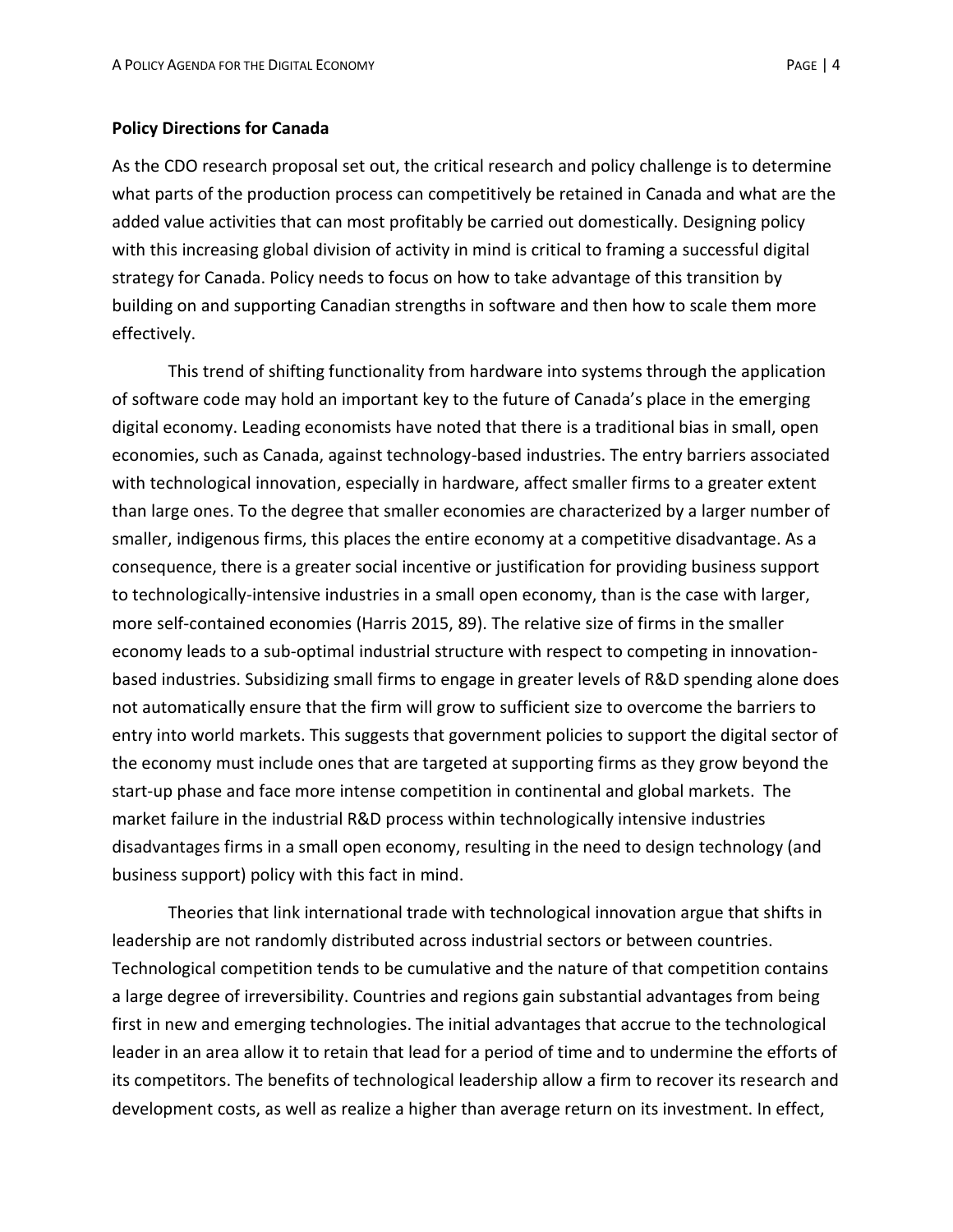'success breeds success' or "being successful today raises the probability of success in the future" (Harris 2015, 89; Dosi, Tyson, and Zysman 1989). This success, in turn provides capital for firms to recycle into greater research and development investment to support future innovations.

The critical question is how government should respond to these changes. While the CDO project is still in its early stages, our research thus far provides a perspective on the policy changes needed to respond to this challenge. The analysis below presents some preliminary insights from our CDO research and some policy implications for consideration. As CDO researcher Dan Breznitz recently argued in the G&M, the uncertainty associated with investments in research and development and the inability to appropriate the research results are among the biggest obstacles to innovation in most economies. Numerous studies and policy reports have documented the fact that despite Canada's excessive reliance on the delivery of its innovation support through the tax-based SR&ED program, levels of business spending on research and development have been falling. While the SR&ED program itself is in need of reform to more effectively meet the needs of the technology community, it is evident that continuing to rely primarily on the tax system to move Canada off its "low innovation equilibrium" (Council of Canadian Academies 2013) is insufficient. What is required is the introduction and expansion of a range of direct spending programs to support innovation in the high technology and digital sectors of the economy.

# **The Role of a Technology Development Agency**

Researchers in the CDO network have documented the different types of policy instruments that have proved effective in those countries that have moved from a relatively low level of technological intensity to a much higher level of performance. A key feature in many of the success stories has been the use of a relatively low profile technology development agency, such as DARPA in the U.S., Sitra in Finland, the Office of the Chief Scientist in Israel or the Enterprise Development Program and International Service Program in Ireland. Key to the success of these agencies is the fact that they were effectively insulated from short-term political pressures to produce results and were staffed with technology experts from academia and industry who could target the agency's investments to build innovative capacity in indigenous firms through their ability to experiment with new and emerging technologies and make long-term investments. These agencies were relatively inexpensive for the public purse, with budgets often in the range of \$300-400 million a year; what was crucial for their success was the institutionalization of the agencies and the ability to pursue a long-term strategy. While not every investment has proven successful and some agencies have been more effective in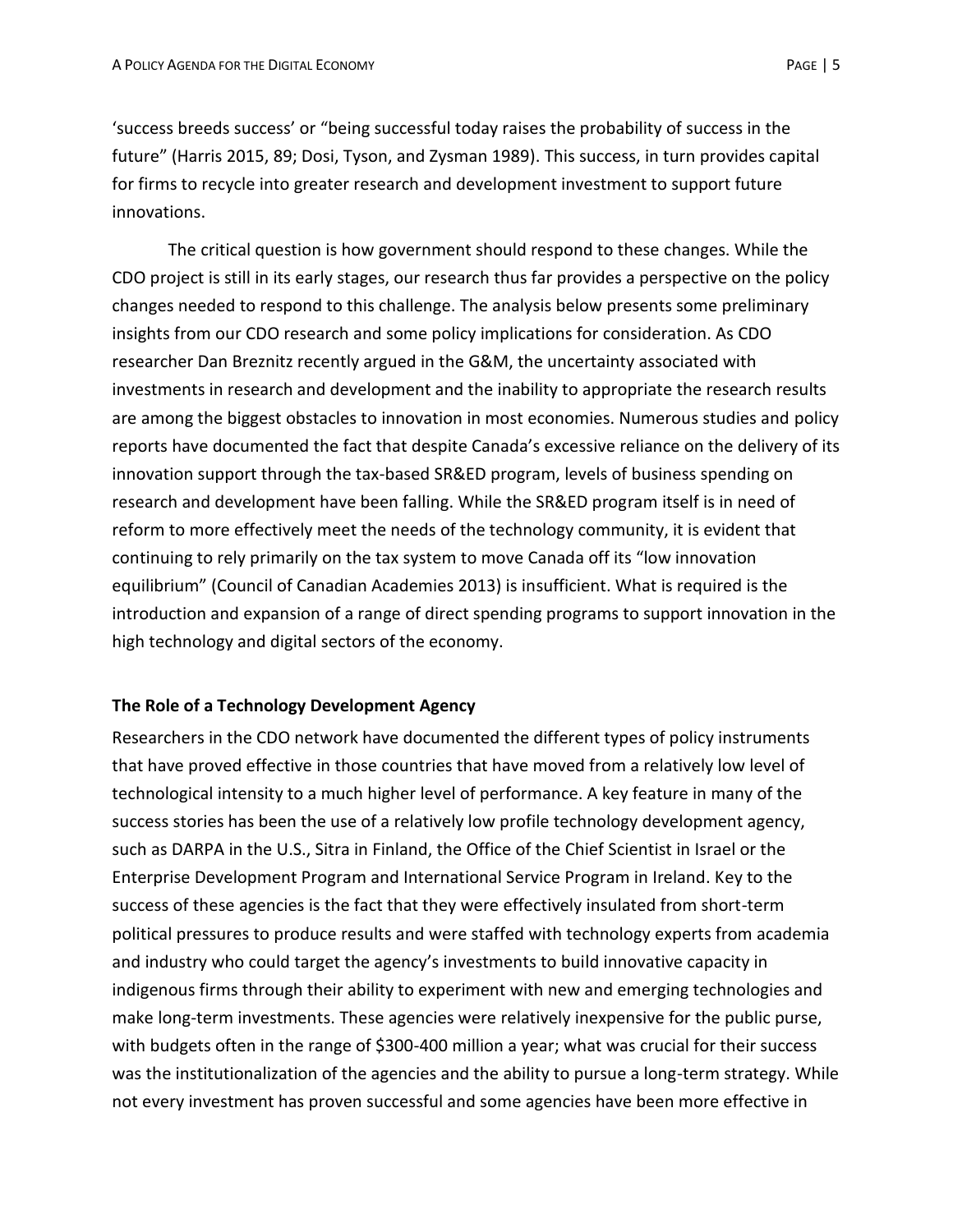sustaining their strategies over the long term, the evidence suggests that the model can be highly effective in shifting the technological trajectory of an indigenous high-tech sector to a path that will enable it to exploit new and emerging technologies with greater elasticities of demand in the international market place (Breznitz 2013; Breznitz and Ornston 2013).

Indeed a recent article in the Harvard Business Review by a former director of DARPA currently implementing the agency's innovation model at Google's Advanced Technology and Projects group, which is charged with the task of bringing to fruition a host of next generation mobile technologies, argues that the key lessons learned at DARPA over many decades can effectively be transferred to the private sector and help to accelerate the pace of innovation in private firms. They argue that the key to DARPA's success consists of three elements: setting ambitious goals, using temporary project teams to carry them out and maintaining the complete autonomy of the agency in selecting and running its project. Also central to DARPA's success has been its unwavering commitment to building a research agency dedicated to solving technological problems located in Pasteur's Quadrant (Stokes 1997) which "entails pushing the frontiers of basic science to solve a well-defined, use-inspired need" (Dugan and Gabriel 2013; Bonvillian 2015).

It is important to differentiate between the role that this type of technology development agency plays in many of our leading competitors and the current model of research funding that dominates the Canadian innovation system. The existing federal model for R&D is focused on the funding of basic research through the federal granting councils, NCE's and CRC's at one end of the continuum and support for private sector R&D primarily delivered through the tax system with a number of minor programs devoted to commercializing university based research. There is a significant body of research which documents the importance of fundamental research in generating many of the scientific breakthroughs that have been critical for the development of today's digital technologies (National Research Council 1999; Mazzucato 2013); but what is lacking in the Canadian system is a focused and autonomous agency charged with the mission of stimulating radical innovations that are close to the technological frontier. One example of a successful model along these lines within Canada is Sustainable Development Technologies Canada (SDTC), a not for profit foundation created by the federal government, with significant funding that operates with an independent board, outside of the federal departmental structures.<sup>1</sup> We believe that a similarly well funded entity would be highly successful for supporting ICT companies, from applied research through commercialization. This is not to say that we can afford to ignore the financing of basic

 $\overline{a}$ 

<sup>1</sup> (https://www.sdtc.ca/en)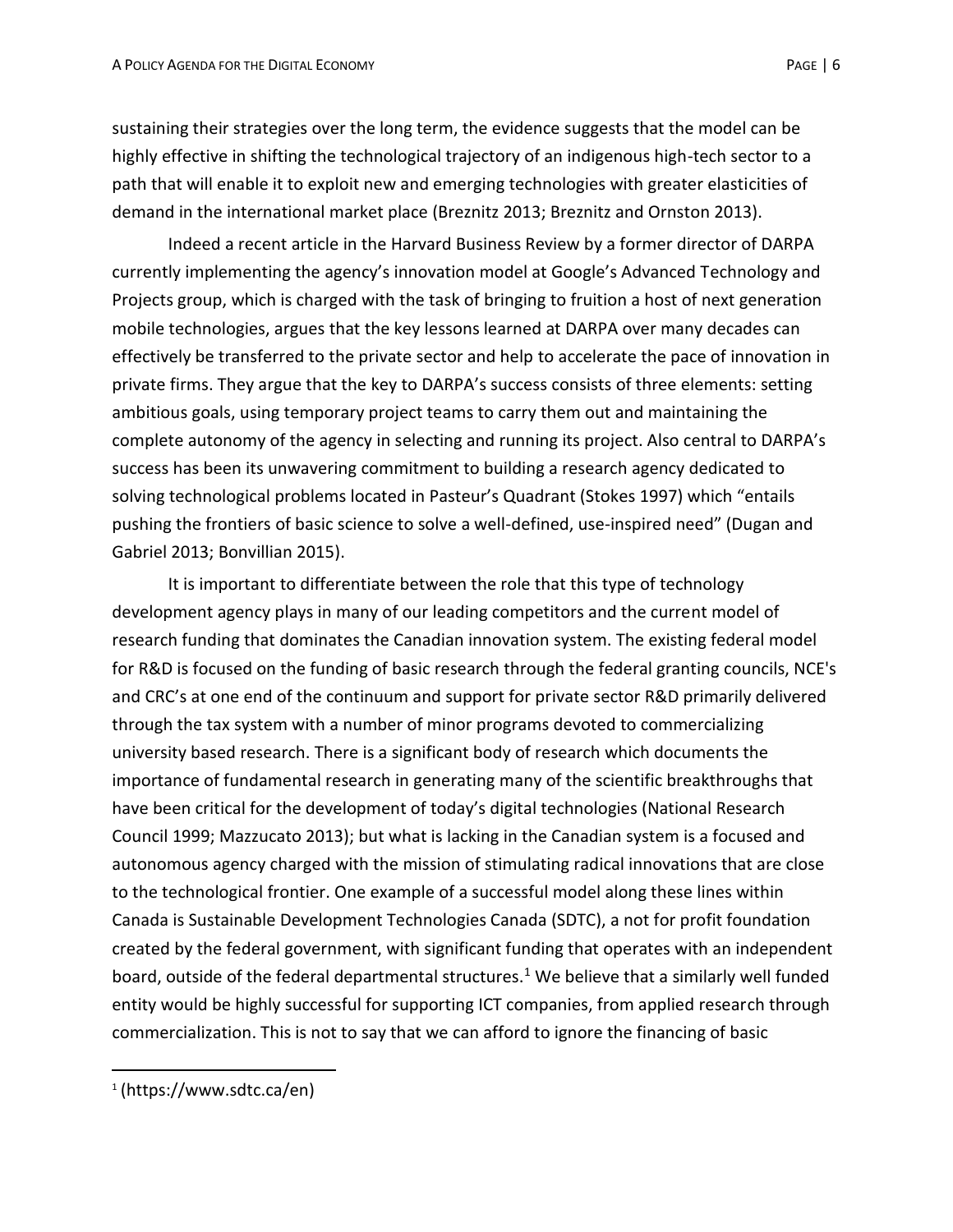research. Canada needs to expand the range of direct spending programs to support innovation in digital technologies, while maintaining our strength in the basic research that can be the source of the next generation of technologies, as well as train the highly qualified personnel to work on those innovations.

Along with the establishment of a strategic technology agency we require a more focused and strategic approach to innovation in the ICT sector, building on proven strategies that have worked both in Canada and other countries. A key starting point is to develop a sector strategy in consultation with key industry associations and representatives. There is no shortage of policy documents and recommendations currently available from these organizations, so this process could be launched and undertaken with some sense of urgency. Some of the provinces, particularly Ontario, have undertaken such sector strategy exercises, which should be built upon and integrated into any federal initiative in this area. The process itself needs to be an iterative one: there is not a beginning and an end point. Given the pace at which digital innovation continues to sweep through the economy, the strategy and the consultation needs to be revisited on a periodic basis. A key component of such an exercise is the launching of an ICT/digital road map exercise to explore existing strengths and make strategic decisions about the areas where we could achieve maximum leverage in the shortest time frame with the minimum amount of additional federal spending. The results of such an exercise could also provide an important resource for the work of the strategic technology agency. The federal government has an established track record in convening industry and sectoral roundtables to draw up technology road maps that can be used to inform industry sectors about where the technological frontier is moving. Given that experience, this is something that could be initiated fairly quickly.

# **The Availability of Risk Capital**

We also need to expand the range of policy instruments available to support market driven innovation in the digital sector. Fortunately, there are a number of highly successful examples of programs that have worked well in other countries and that could be adapted to Canada. One of the most effective of these is the Small Business Innovation Research (SBIR) program in the U.S. A number of commentators have suggested that it should be applied in this country. Introduced in 1982, the Small Business Incentive Research Program was designed to simulate technological innovation particularly by small business and increase private sector commercialization of innovations derived from federal research and development. The SBIR program required federal agencies with R&D budgets over \$100 million to set aside 2 per cent of their funds for the program. In the early 1990s, the program criteria were revised by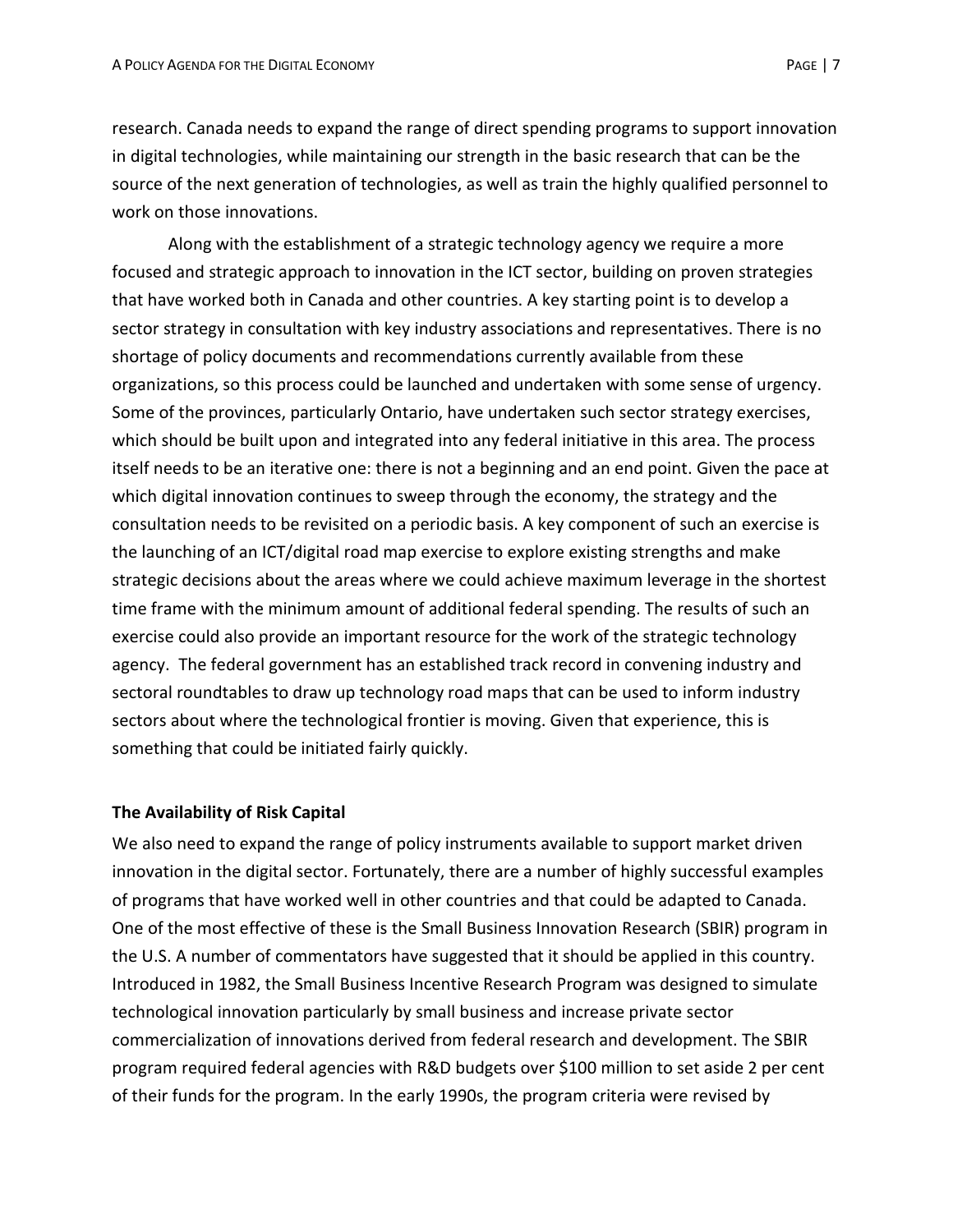Congress to increase the set aside to 2.5 per cent and to increase the emphasis placed on commercial potential for successful applications. By 2010 more than \$16 billion had been awarded under the program with current expenditures of \$2.5 billion a year. Numerous evaluations that have been conducted of the program have documented its positive effective on the growth and success of innovative start**-**up firms, including the increased likelihood of recipient firms attracting venture capital investments (Lerner 1999, 56; Branscomb and Auerswald 2001). It is unlikely that the program could be financed and delivered exactly as the U.S. program is; care would need to be taken in selecting a program design and delivery mechanism to ensure its maximum effectiveness in Canada. The Canadian Advanced Technology Alliance (CATA), has recently put forward a proposal to introduce an SBIR-type program in Canada by replacing the refundable portion of the SR&ED tax credit targeted at small business to a Canadian SBIR to be administered by a dedicated agency established for that purpose.<sup>2</sup> The proposal merits serious examination by the federal government, as well as examine how the existing Build in Canada Innovation Program (BCIP) could be integrated into this new program.

Another existing federal program with a proven track of stimulating innovation in small and medium-sized enterprises is the Industrial Research Assistance Program (IRAP). Numerous studies of federal innovation policy (Lipsey and Carlaw 1998; Lipsey, Carlaw, and Bekar 2005) and a number of reports by leading industry associations have called for a significant expansion of the funding available for IRAP. Measures are needed to strengthen and expand the staff of IRAP and significantly increase its budget. One problem that has plagued IRAP in recent years is the constant expansion and contraction of its budgets in response to changing macroeconomic conditions and shifts in the policy mandates assigned to the program. IRAP requires stable and assured long term funding to ensure that it plays the critical innovation support role for which it is intended. While its mandate to stimulate innovation in Canadian SME's extends well beyond the information technology sector and digital technologies, a significant expansion of its budget to the range proposed by CATA, among others, should be a significant component of an expanded federal strategy to create digital opportunity for firms in Canada. Due attention needs to be paid in the design of the CSBIR to ensure that it complements and does not overlap or compete with the current mandate of IRAP.

 $\overline{a}$ 

 $2$ The CATA proposal for a Canadian SBIR can viewed online at:

https://docs.google.com/document/d/1fDKTBJDTWN0nTm\_QujgixGvcnaZWvkUCjX6rmHAeIMQ/edit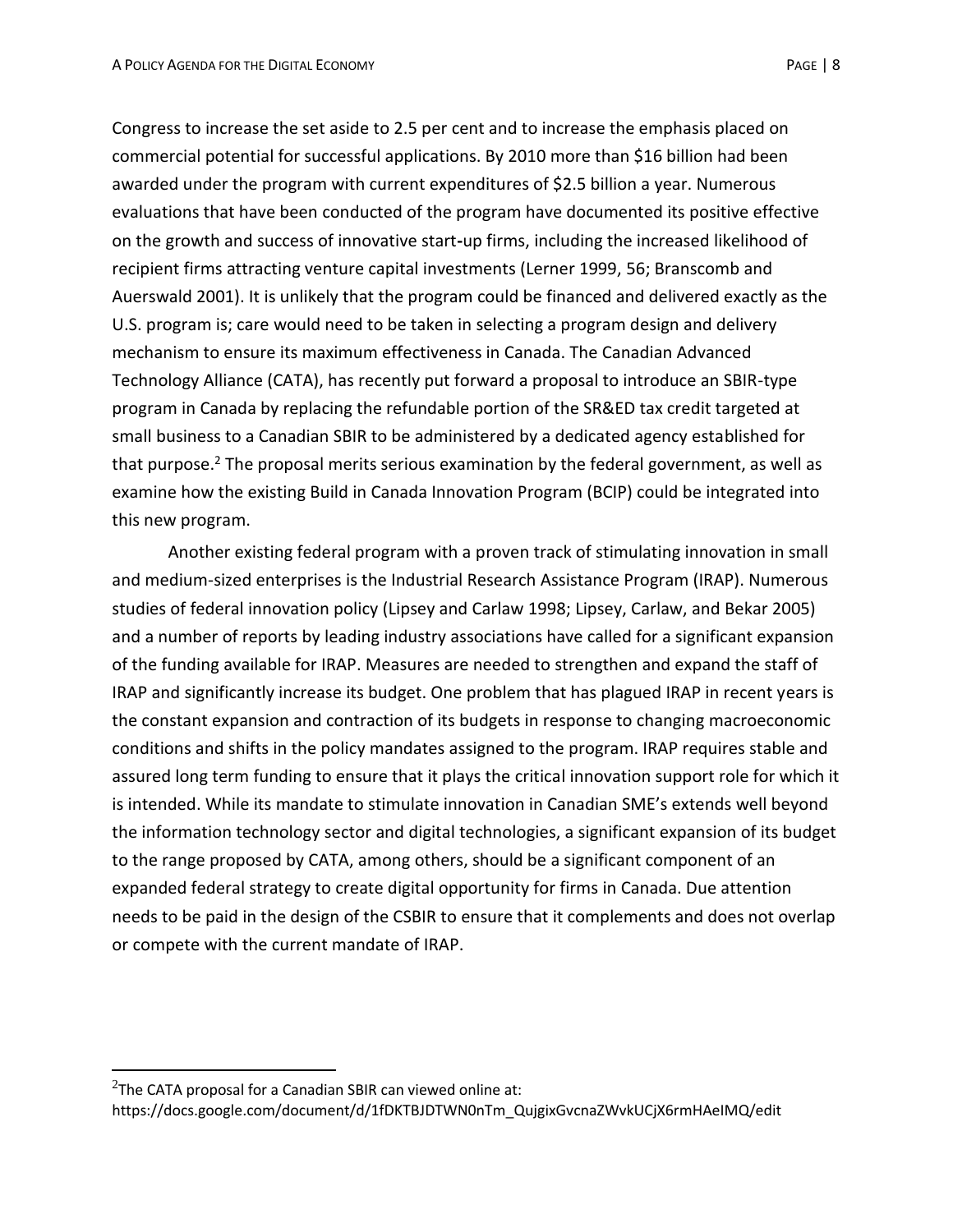#### **Growing Start-up Firms to Global Scale**

A key challenge for Canada in dealing with the competitive issues of how to both start and grow indigenous firms in digital technology involves dealing with the dual problems of scaling up and the evaluation of technology firms by the capital markets. The recent demise of Nortel, the buyout of key telecom firms like JDS Uniphase and Newbridge Networks and the substantial downsizing of RIM/Blackberry all point to the challenges of growing and sustaining indigenous Canadian firms in the digital economy. Governments at both the federal and provincial levels have introduced a number of important initiatives in recent years to expand support for incubators and accelerators (part of which are being studied in the CDO project), as well as expand funding for the venture capital market. These policies have helped to expand the support available for start-up firms and the degree of funding available to finance them; starting new firms is just one part of the problem. The other part is the fact that we do not grow enough of our start-up firms to the global scale, so that when one disappears, the dynamism of the whole system is jeopardized. We need additional policies to support the scaling up of digital firms once they have been launched.

The challenge is to create a new program, federal and/or provincial, that can effectively designate a number of the most promising start-ups in the digital sector for additional support to help them scale up. In doing so, it is important to recognize that age of firms should be a more important criterion for direct or tax-based public support than the size of firm. Such a program can designate a specific number of promising high-growth start-ups across the country and provide them with resources in strategy, revenue generation, talent management and growth capital to help them scale up. The program should focus on the most critical challenges facing scale-ups -- such as growing their revenue base, particularly by accessing global, not just continental markets, helping them recruit, retain and develop the managerial and technology talent need to grow a competitive company to global scale and ensuring that they have access to sources of capital that are adequate, not just to launch the company, but to grow it. The program could be designed and implemented as a supplement to existing federal and provincial programs that support start-ups, such as the existing Canadian Accelerator and Incubator Program (CAIP), the Ontario Network of Entrepreneurs (ONE) or Alberta's Regional Innovation Networks. There exist a number of scale-up programs in the U.S. that merit close attention. Care should to be taken to ensure that the program is effectively targeted at a selective group of start-ups, the ones with the most promising chances of success on the global stage, and that it is delivered through existing agencies with a strong and proven track of providing effective support for start-up firms. Diluting the program to the level where it was applied too broadly or indiscriminately, would ensure its failure before it even got off the ground.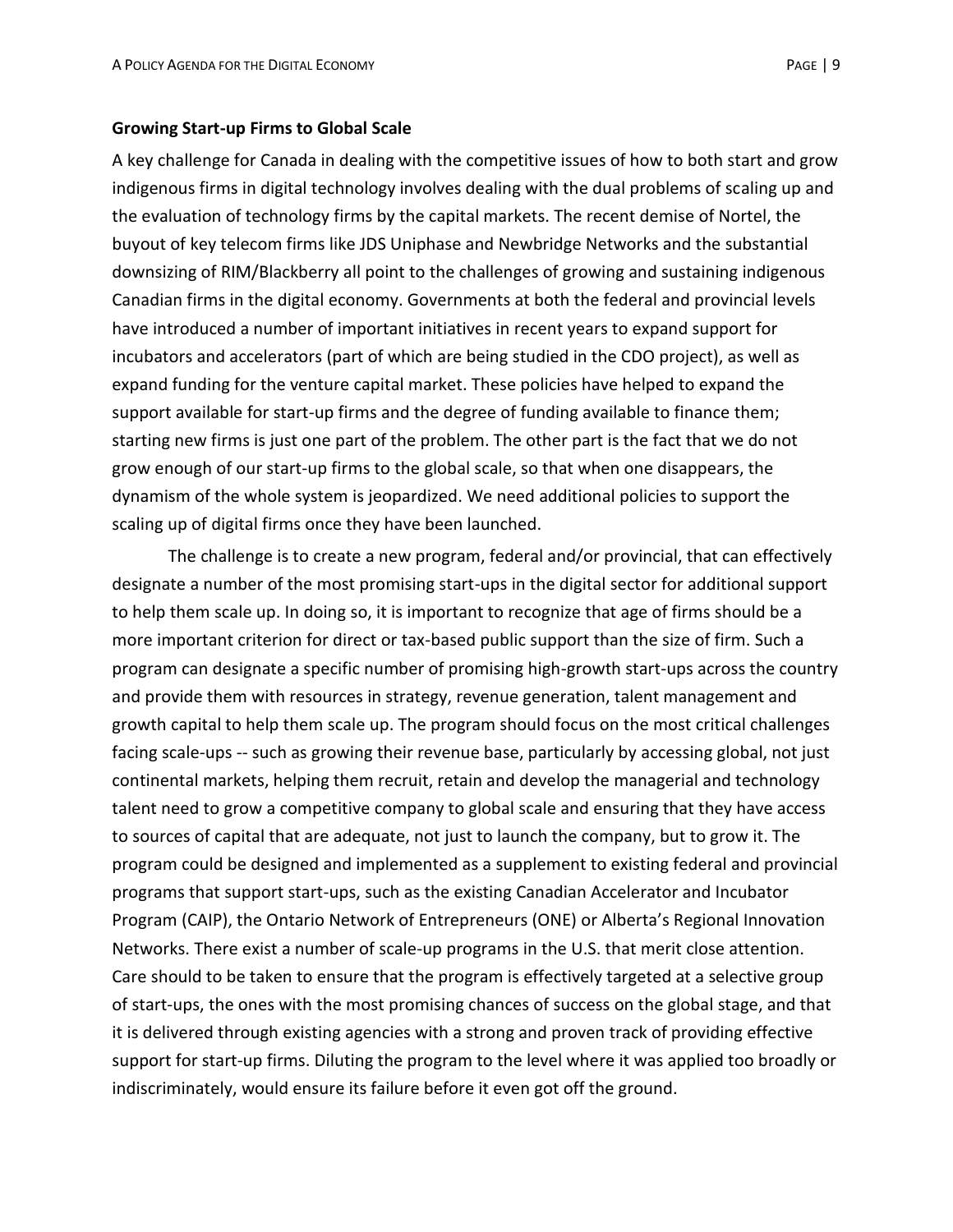In a far ranging presentation, CDO partner Wesley Clover has also documented a number of initiatives that can help Canadian companies scale up to attain greater success in global markets. One suggestion calls for the establishment of sales & marketing consortia to help give Canadian technology firms the breadth & critical mass needed to penetrate the BRIC markets, where size matters. They also suggest that the federal and provincial governments should increase direct support for SMEs, such as FX risk insurance, more aggressive and targeted foreign intelligence on sales opportunities, & direct support for industry export consortia (Wesley Clover 2011). This call is reinforced in the recent policy document from the Information Technology Association of Canada (ITAC). The ITAC report calls for a range of initiatives to help Canadian firms penetrate global markets, including that industry organizations should develop, identify and bring together sets of SMEs from specific sectors (for example, health informatics, cyber security, digital media and enterprise solutions), that can be exposed to key foreign markets in a very targeted way -- increasing the chances for success for subsequent trade missions (Information Technology Association of Canada 2015).

A related issue that requires serious policy attention to help Canadian digital firms grow to a sufficient scale is dealing with the challenge of stock evaluations provided by the capital markets. In a penetrating presentation to the Re\$earch Money Conference in 2013, the late Adam Chowaniec argued that public companies in Canada realize stock market valuations that are much lower than their peers south of the border; that this applies both to TSX listed companies and dual listed Canadian companies. He referred to a recent analysis which suggested that ICT companies are valued at a 23 per cent discount in the software sector and a 34 per cent discount in the hardware sector (Chowaniec 2012). Statistics from the BDC, cited in the Wesley Clover policy document referred to above, indicate that a VC backed Canadian tech firm exit in Canada will raise only 61 per cent of what it would get in the U.S. and a Canadian firm VC exit in U.S. achieves just 74 per cent of what a comparable U.S. firm realizes there. Similarly a Canadian tech firm exit in Canada achieves less than 50 per cent of what the same U.S. firm would raise in the U.S (Wesley Clover 2011).

The consequence of this systematic undervaluation of Canadian technology firms has been well documented in the annual reports of the Branham Group on the leading information technology firms in Canada, which list 164 leading Canadian IT firms that have been lost to acquisition over the past decade and a half. The capital markets' challenge for Canadian information technology firms is one of creating pools of capital that are not only targeted at funding angels and start-ups or early stage VC's, but can also contribute to growing mid-stage companies that are already well established in Canada. This problem is also the focus of a report by the President of ITAC, a CDO partner, on the challenge of building stronger tech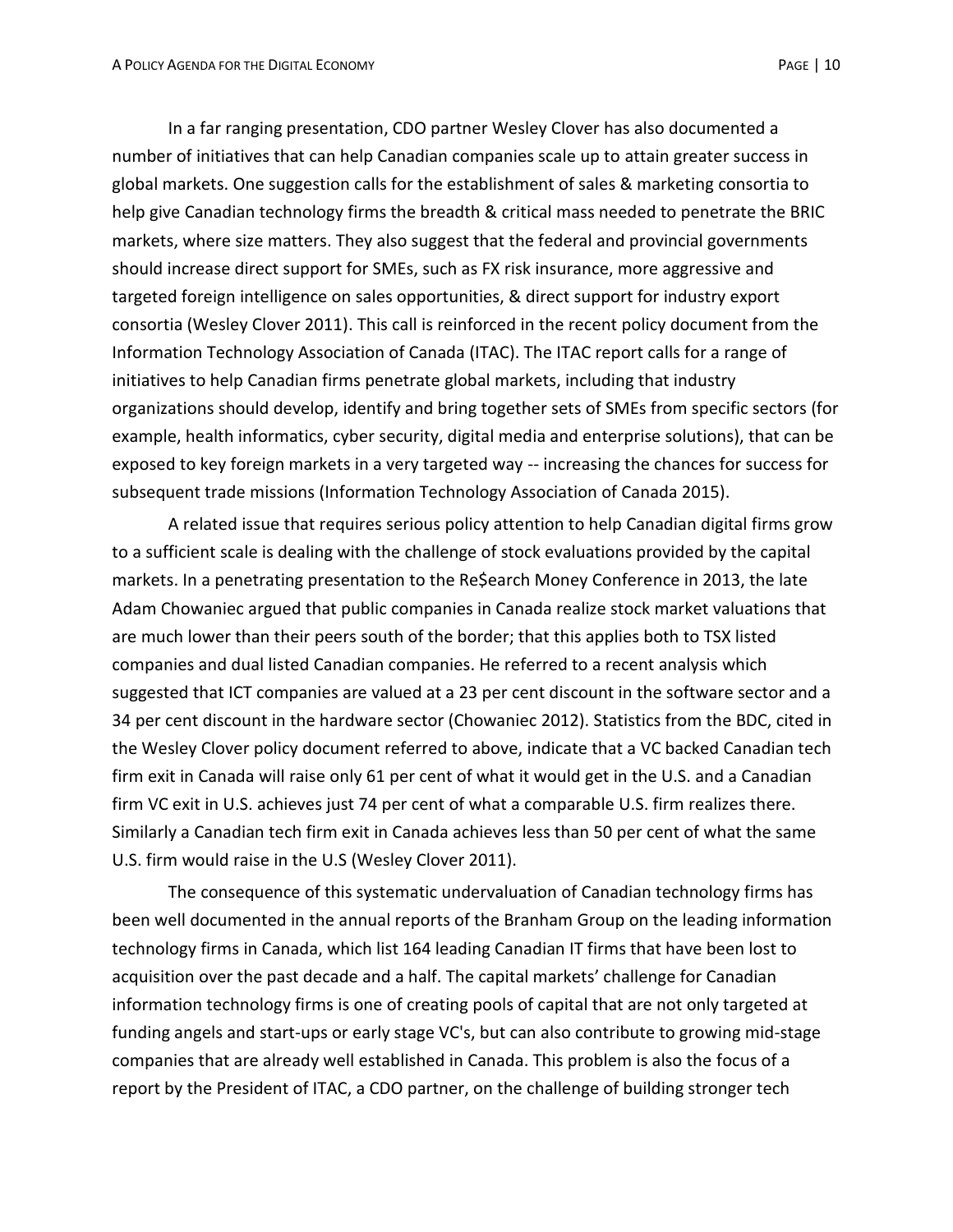companies in Canada. The report calls for changes to the regulatory framework to support the growth of indigenous Canadian ICT firms, as well as a program for infrastructure to support Canadian companies in achieving greater success in the global marketplace at an earlier stage of their corporate development (Gupta 2012).

### **The Impact of Digital Technology across the Economy**

While the information technology sector underpins the emerging second industrial revolution and the platform economy, its revolutionary significance lies in its potential to impact and disrupt virtually every sector of the economy as an enabling and transformative technology. A large share of the economic impact of the digital opportunity will play out well beyond the ICT and manufacturing sectors of the economy, in the primary and secondary industries that are using digital technologies to change the way they do business (by raising productivity, increasing product diversity, reducing risk) and to restructure global production networks. This suggests that a key concern for the federal government, working jointly with their provincial counterparts, might be to chart effective strategies to ensure that Canadian firms are provided the support needed to take full advantage of this potential, no matter what sector of the economy they operate in. There is an opportunity to work with industry associations, who have already done a considerable amount of work on the technological changes impacting their industries, to develop sectoral strategies that can identify and target specific initiatives (which can often be funded through existing federal and provincial programs) to promote the adoption and diffusion of digital technologies across their sectors.

One area where Canadian firms continue to lag across the board is in terms of investments in software. A recent report from the Centre for the Study of Living Standards suggests that under investment in software accounts for 85 per cent of the broader Canada-U.S. ICT investment gap and is consequently a significant contributor to Canada's lagging productivity performance. It is evident that Canada requires a national strategy to support the adoption and use of the latest software available across a broad range of economic sectors. Given the critical link between investments in ICTs and productivity growth, as well as the pervasive effects of digital technology across the economy, the CDO Research Partnership views this as a critical political issue urgently in need of attention. The short-lived Digital Technology Adoption Program, administered by the National Research Council was intended to achieve this goal but suffered from a number of design limitations. We still require a national digital technology adoption strategy to assist SMEs in identifying what technologies are most appropriate for them and boost software investment and productivity. The Business Development Bank of Canada (BDC) offers support to SMEs looking to adopt and exploit digital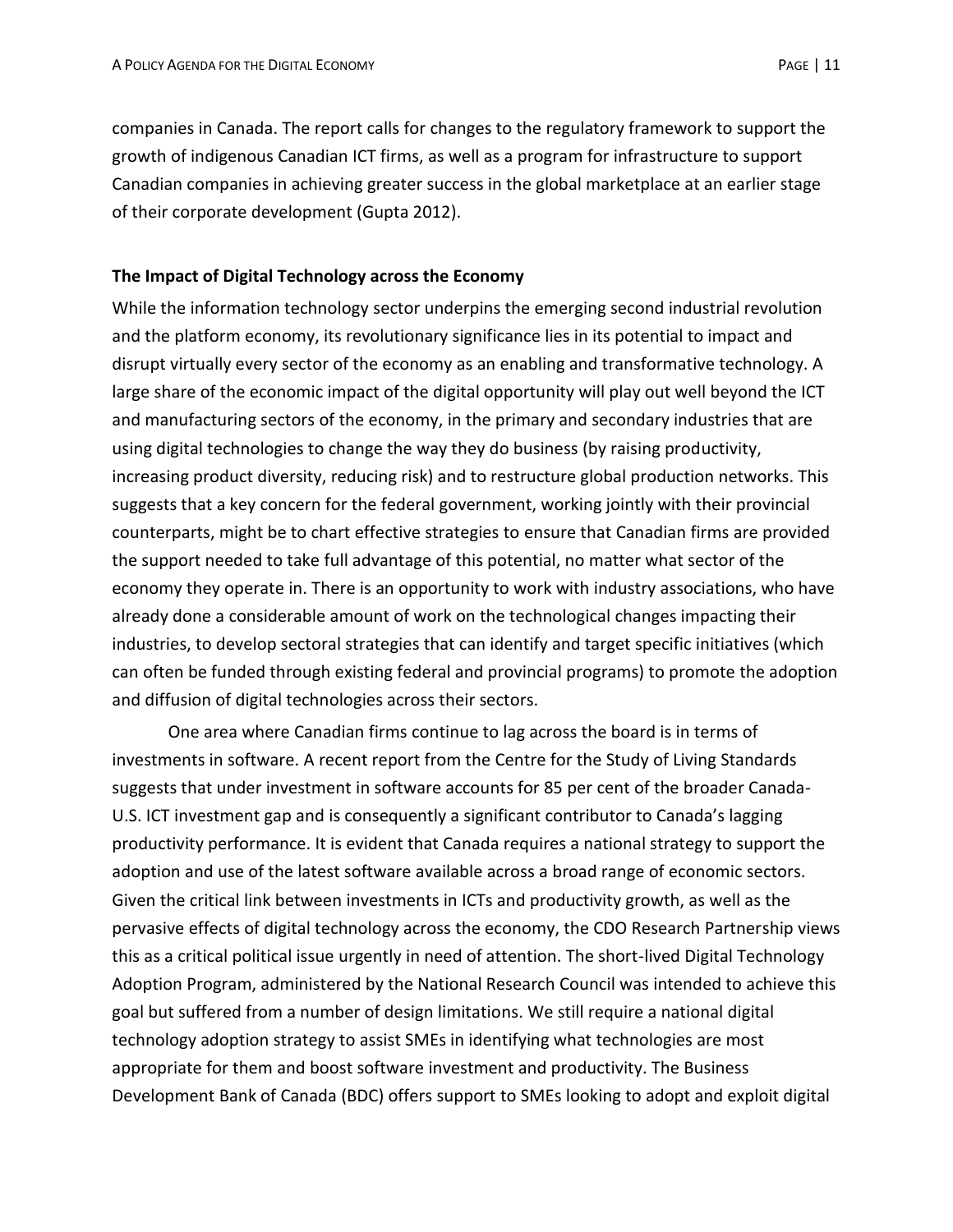technologies through the Smart Tech service; businesses may also apply for an available \$200 million in loans for investment in hardware, software and consulting services (Centre for the Study of Living Standards 2014, 82). The federal government could examine the possibility of expanding this program and ensuring its coverage across a broad range of sectors in the Canadian economy.

As part of the current CDO project, research team members and partners are undertaking an extensive set of sectoral studies that chart the current and potential impact of digital technologies across a wide range of industry sectors. Although still in their early stages, many of these studies highlight the need for policy changes across a range of areas, including regulatory issues. Disruptive innovation across many different sectors is challenging current regulatory regimes at the federal, provincial and municipal level. Uber, which is being studied in the CDO project, provides an excellent illustration of the kind of challenges this technology creates for the prevailing regulatory regime at the municipal level, but it is just a forewarning of even bigger changes that lie ahead. Numerous other challenges are just beginning to emerge in related fields. Research conducted in association with the CDO project suggests that the coming introduction of autonomous vehicles (made possible by the spreading use of digital sensors and controllers) is going to herald even greater changes in urban planning, urban design and the implementation of urban transportation systems. Working with the City of Toronto, a CDO partner is helping the municipality to understand how the transition from transportation as a single owner product to transportation as a service will require a major rethinking of a number of municipal planning and regulatory areas.

#### *Fintech*

Other sectors being studied in the CDO project range from agriculture and mining to advanced manufacturing, digital media and financial services. These studies afford important insights into the growing impact of digital technologies on established sectors of the economy. Working in conjunction with industry representatives, members of the CDO research team have recently completed an analysis of the evolving Fintech ecosystem in the Greater Toronto-Kitchener-Waterloo region, benchmarking Canada's strengths against other emerging Fintech ecosystems and suggesting a strategic direction to help stimulate and support the growth of the ecosystem. The report highlights both the potential opportunities being created by Fintech firms, but also the significant challenges they pose for established industry players. The research team has suggested a number of critical policy initiatives to help grow the emerging Fintech ecosystem. Many of these can be implemented at the provincial and municipal level, which have targeted financial services as a key area for policy support, but some will require federal action. One of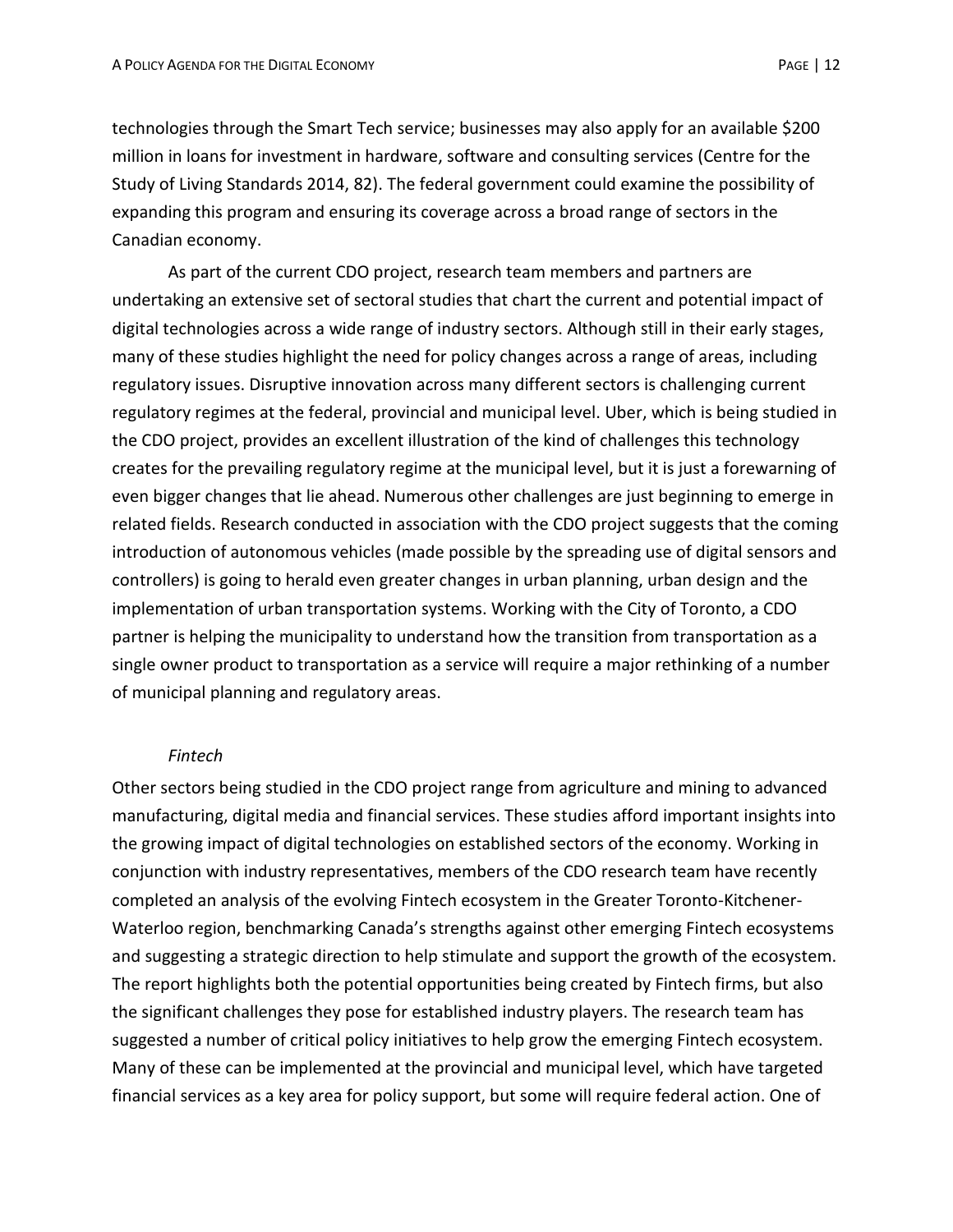the critical elements of the Fintech ecosystem currently missing is the presence of large, inexpensive incubator centres, offering basic services with high connectivity at highly discounted rates. While a number of incubators exist, the inexpensive ones are far below the scale currently available in London and New York, and the more expensive ones demand rents far above what start-ups can afford. The result is that efforts to build a dynamic Fintech ecosystem in key Canadian centres are lagging behind developments in leading global centres, such as New York and London. There is also evidence that despite recent efforts by the federal and provincial governments to increase the supply of seed and very early venture capital available to start-ups in Canada, there may still be a shortage. This suggests a more direct approach, for examples, grants or conditionally repayable loans as a policy area for increased government participation. Research has been conducted by members of the CDO Research Partnership on "best in kind" international cases, such as Israel and Finland (Breznitz, Breznitz, and Wolfe 2015), which can provide instructive lessons for Canada.

However, some of the most significant initiatives to support the growth of the Fintech sector may require regulatory changes at the federal level. Canada has one of the world's most respected financial regulatory frameworks, and this framework is one of the bases for the continuous stability of its financial system. Nonetheless, this regulatory system and specific regulatory bodies now act (and are perceived to act) in a way that limits or restricts innovations emerging from new companies, thus preserving the status-quo for established Canadian financial institutions. This leads, first, to many Fintech firms either relocating their operations to the U.S., or not developing products in these niches, thereby allowing foreign companies to gain global prominence and control greater market share. At the same time, the presence of an excellent regulatory system and the high degree of respect for the regulators is widely seen as a potential asset for the Fintech ecosystem. Hence, finding ways in which the Canadian regulators, perhaps by taking a page from their U.K. counterparts, can develop procedures to stay abreast of new technology developments and their predicted impact on the market, while allowing for rapid small-scale experimentation (leading to scale-up in cases of success), is a source of great potential. Such actions, would not only make Canada a more attractive global hub for Fintech development attracting high quality entrepreneurs and investors, but would also create institutionalized pathways for information diffusion, collaboration, and the development of a vibrant ecosystem (Breznitz, et al. 2015).

# *Advanced Manufacturing*

Within the context of this sectoral approach to support the adoption and diffusion of digital technologies across the economy, we draw particular attention to the strategic importance of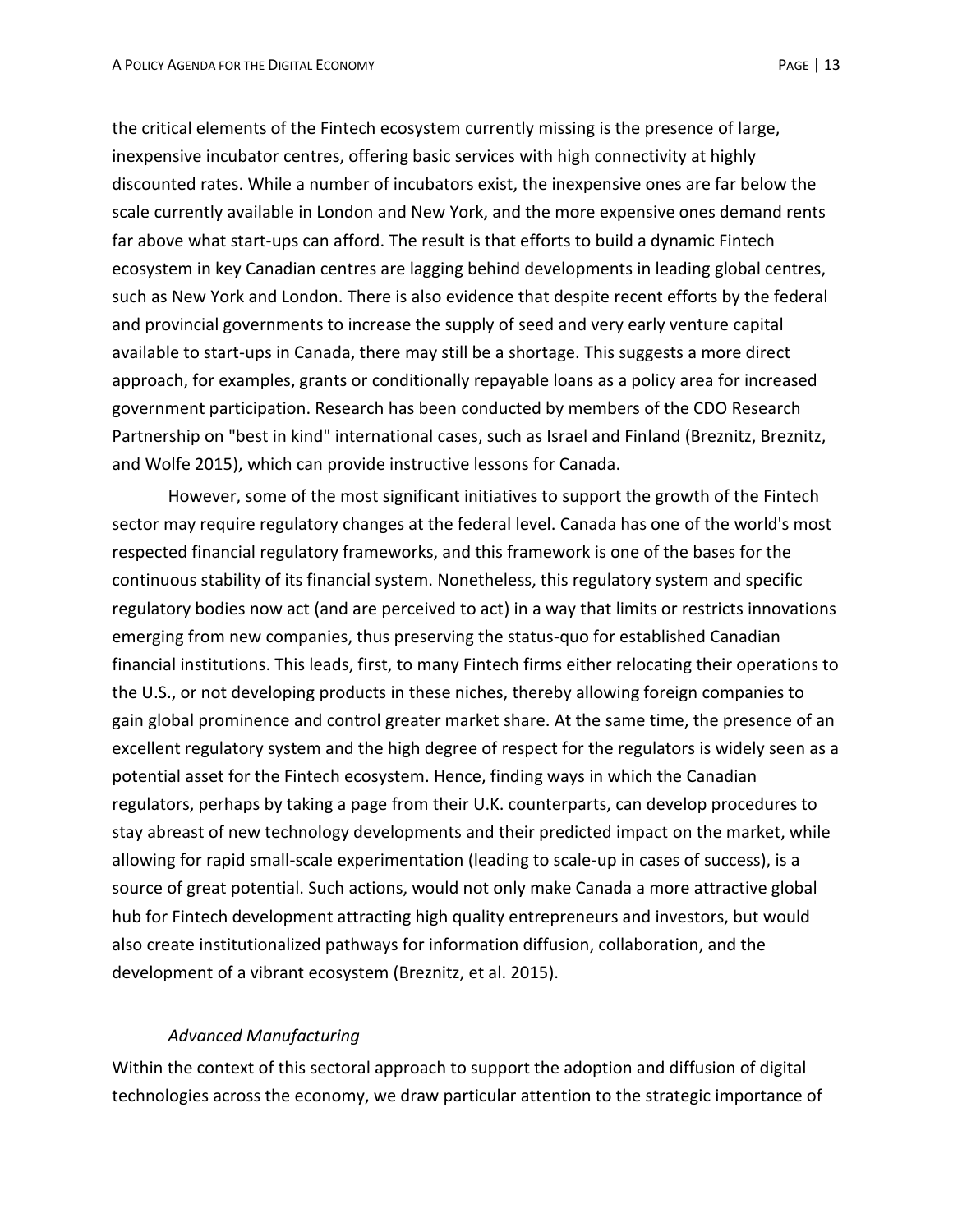the manufacturing sector. The spread of the digital economy and new global production systems have fundamentally altered the landscape of the industrial economy. The emergence of new materials has changed the manufacturing process by introducing new software layers into traditional machining processes. Instead of classical `metal bashing', metal manufacturing now is based on the manipulation of the microstructures of the materials. Industrial companies, including about 10 per cent of SMEs, have developed specialized software tools for optimizing production tools and processes. However there are still important gaps in the modelling and visualization of microstructures and their related production processes. Further there is the opportunity to expand markets by integrating them into global supply chain platforms developed by leading multinational corporations. Research suggests that the major opportunities for growth will lie within existing industrial companies who have more stable income streams, established customer bases and the production capabilities and staff. Because of the critical importance of SMEs for economic and job growth, it is important to focus on increasing the innovative capacities of SME firms, particularly for new technologies like 3D printing and additive manufacturing.

The growing shift from the embedding of control mechanisms in hardware systems to their design in software is creating broad opportunities for Canadian firms in both the ICT and the advanced manufacturing sectors, given Canada's long standing expertise in software. There are SMEs that have developed their own software applications, sometimes in standard code and sometimes as vertical applications running on top of mainstream platforms provided by leading international database vendors. There is an opportunity to deploy these as modules for running on larger digital manufacturing platforms from global multinationals. This offers the potential for them to be added as value-added modules for other manufacturing environments and export markets. It is also possible for individual dedicated applications to be optimized through integration with other software modules and data sources across the supply chain.

The spread of the digital economy and new global production systems have qualitatively changed the nature of the industrial economy. This now applies to manufacturing, resource industries and agriculture. It also means that most of the value-added is created away from the original location of production be it the farm, mine or factory. Concomitantly, the revised version of industrial policy is networked industrial policy, which focuses on enhancing the regional industrial commons in key locations across the country in order to utilize the existing research, education and training infrastructure to support Canadian SMEs at the leading edge of the digital revolution in their respective sectors.

A recent policy report from the Connect Innovation Institute at the University of California San Diego drew attention to the central role played by the manufacturing sector in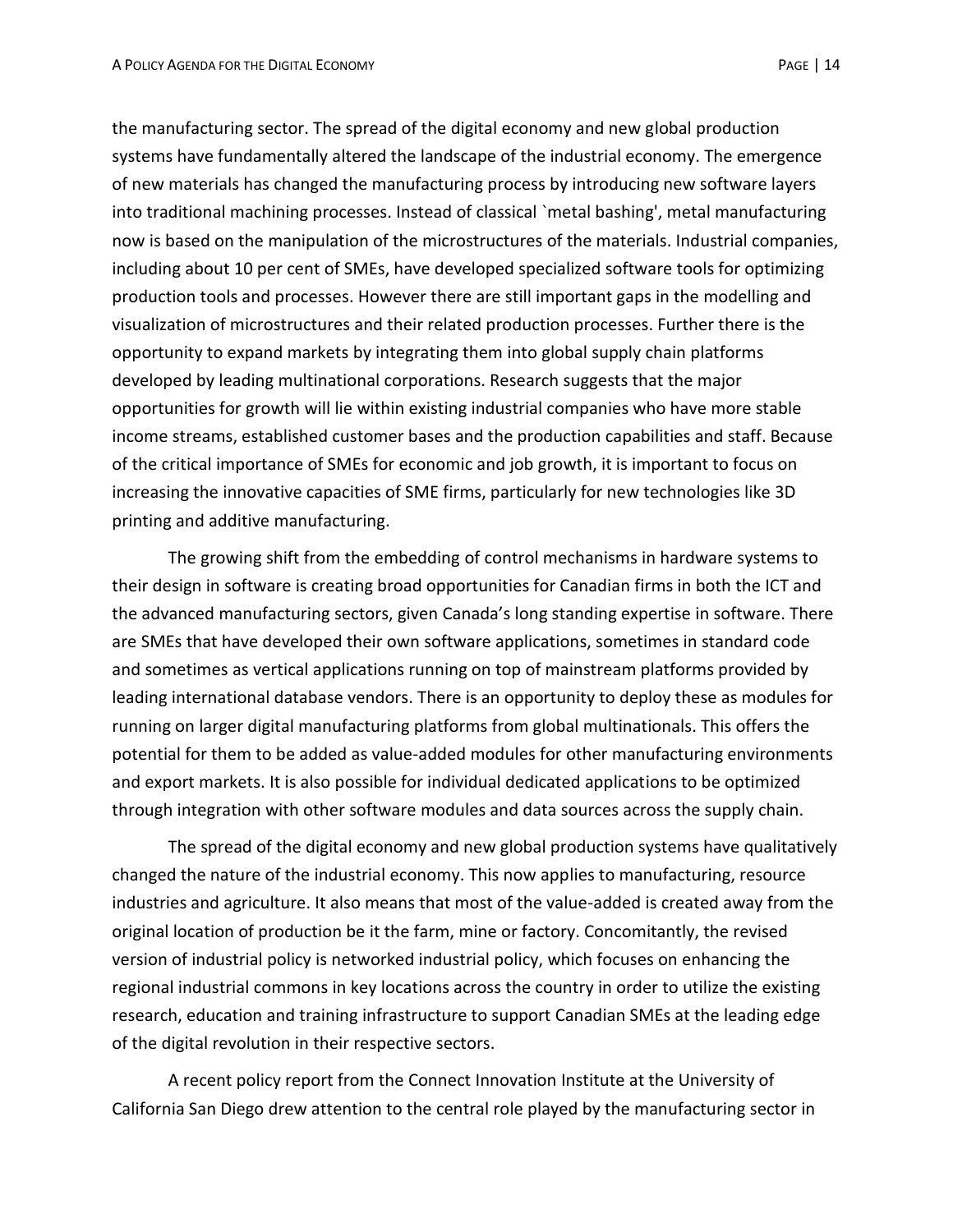process and incremental innovation and the long-term implications of a decline in the sector's ability to innovate. As the production of a wide range of manufactured goods has become increasingly globalized, production has become more fragmented and organized in global production networks. As a consequence, companies involved in these networks have become more specialized from the R&D they undertake to the design, manufacturing and assembly of their components or final products. Production is an increasingly networked activity, as companies share responsibilities with other partners in their global production and innovation networks. As a consequence, the key to supporting domestic manufacturing capability is the adoption of policies designed to solve what the report refers to as "semi-public good supply problems" (Breznitz and Cowhey 2011).

Recent policy initiatives in both the U.S. to establish a National Network for Manufacturing Innovation (NNMI), which is being set up as a private-public partnership program and the U.K. to establish Catapult Centres, are both aimed at improving the manufacturing capabilities for technologies developed in their respective countries by emulating some of the key features of the Fraunhofer Institutes in Germany U.S (Hepburn and Wolfe 2014). The NNMI model, in particular and the new institutes it is establishing have significant bearing for the competitive standing in a range of technologies and industries in the manufacturing sector of the Canadian economy. Many of the new institutes are located in physically proximate regions to Canada and they are being established in industrial sectors in which the U.S. competes directly with Canadian firms for investment and product mandates. The model being adopted in the U.S. may not be wholly transferable to Canada, but the rationale behind its adoption applies equally to the domestic manufacturing sector.

Focusing on a sectoral strategy for manufacturing is based on the recognition of the significant role that manufacturing plays in private spending on research and development, as well as the need to build regional and provincial capacity to support new technology platforms in emerging areas such as "the connected car" in the automotive sector or the adoption and integration of ICT's in the delivery of medical services and the management of the health care system more broadly. The trends in government policy to support manufacturing discussed above is based on recognition of the strategic significance of technology platforms as opposed to the R&D spending at the levels of individual firms. This recognition has two critical implications for existing and proposed policies at both the federal and provincial levels:

• It requires a broader and deeper integration of the links between programs designed to support the research and development capabilities of research institutions, especially in the public sector and the integration of those research capabilities with the absorptive capacity of domestic (provincial) firms;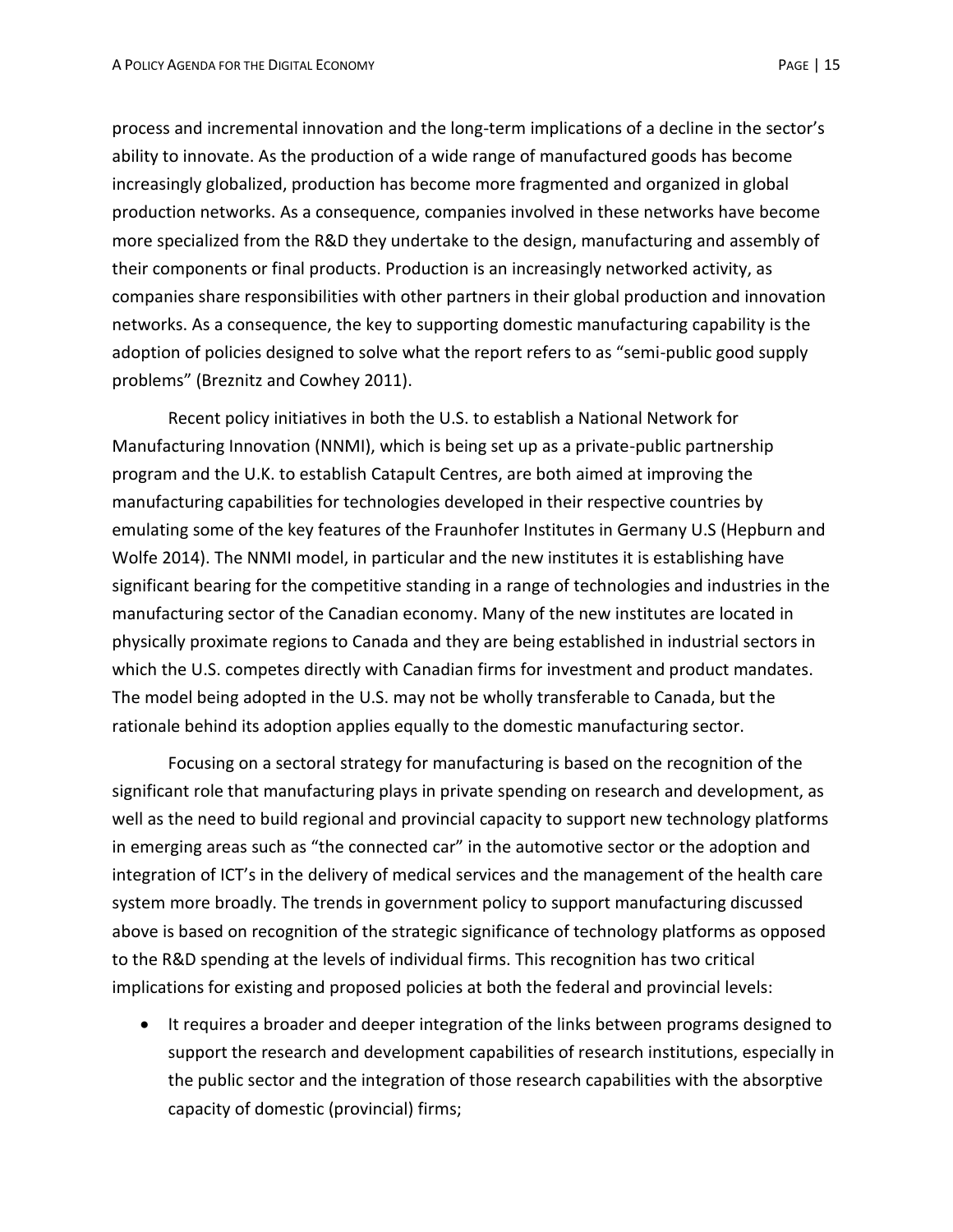It also requires that the effectiveness of existing R,D&I programs be assessed within the context of the competitive status of Canadian firms in the global economy, their strategic position in evolving global production and innovation networks and policy interventions to enhance the export performance of indigenous producers and suppliers.

A recent report prepared by researchers at the Innovation Policy Lab (part of the CDO Partnership) identifies some of the common design, funding, governance and operational characteristics of the German, British and American technology transfers (Hepburn and Wolfe 2014). It is evident that we need a Canadian made technology transfer centre or "innovation hub" focused on the application of digital technologies to manufacturing processes. As part of the policy development process for the development of such a centre we need to look closely at the strategic areas where both the Catapult Centres in the U.K. and the NNMI's in the U.S. are focusing. In the course of research being conducted on one of the four themes for the CDO project, we have come across three or four initiatives currently being developed by private sector firms, university consortia or some combination of the two. The federal government might consider designing a process that will allow it to build upon these initiatives to develop a "made in Canada" solution to the manufacturing challenge that many of our domestic firms are facing. CDO researchers working in this area have proposed a number of related initiatives which include: support for an accelerated introduction of metallics advanced manufacturing machines in Community Colleges and Regional Innovation Centres; funding for demonstration projects on the integration of advanced manufacturing with next generation digital manufacturing process planning and quality control systems; support for increased Community College training of Cadcam capacity for Canadian SMEs; and the introduction of a five year effort to develop a new Canadian manufacturing software platform equivalent to the European Industry 4.0 standard.

#### **Security Issues**

In the 'old economy' governments have long taken responsibility for policing, justice and national defence. In the second economy, nothing short of the same is required of the State. Data hacking and other crimes facilitated by digital technologies are now a common occurrence facilitated by the lack of secure systems and the lack of enforcement across borders. Cybersecurity for government, business and households is a fundamental policy domain of  $21^{st}$ century government. In its 2013 Survey of Digital Technology and Internet Use Statistics Canada found that approximately 30 per cent of all *large firms* in Canada saw Security and/or privacy concerns as a barrier to further integrating ICTs into their business. Some of the CDO partners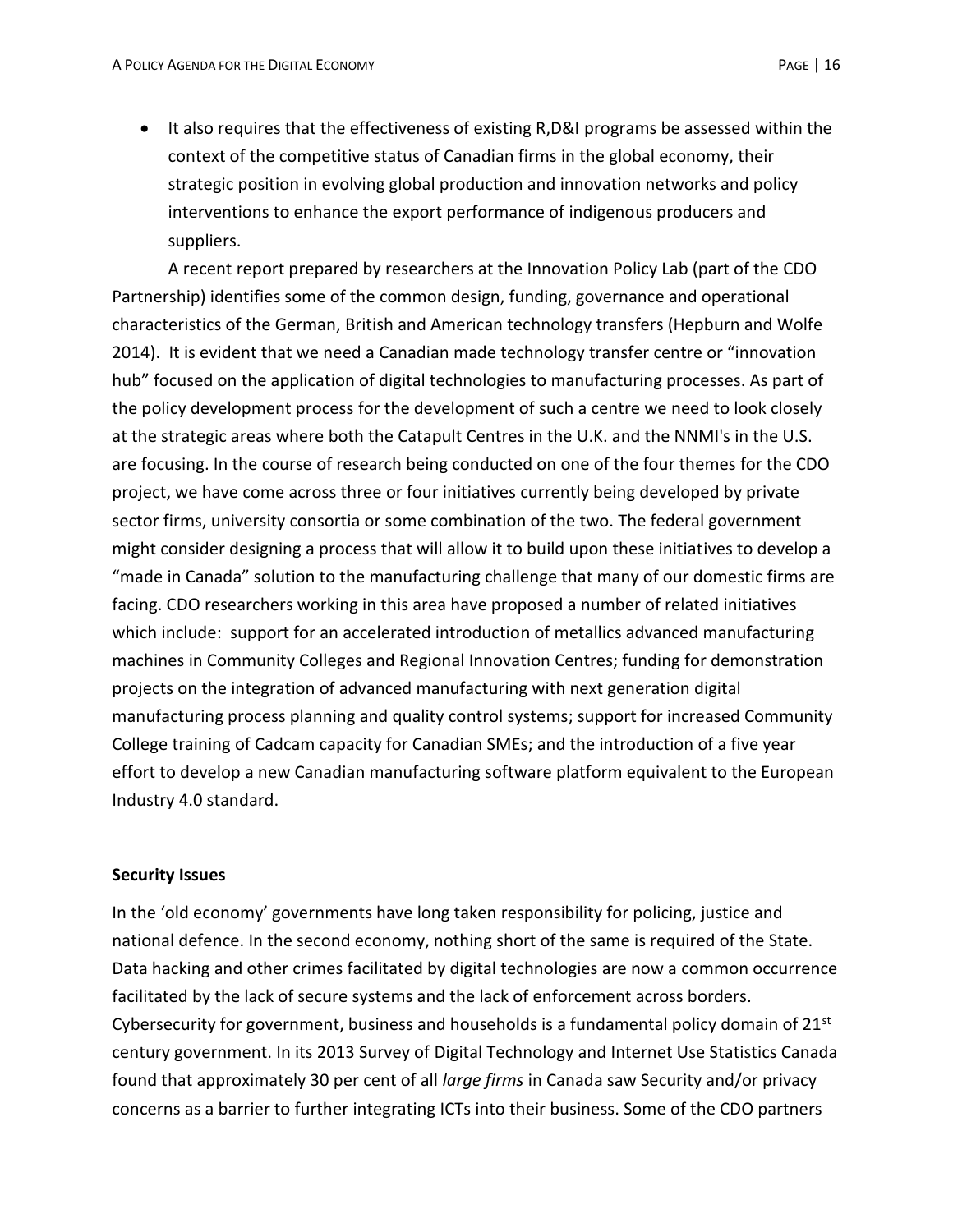are involved with the leading U.S. consortia of firms that are grappling with these security issues. Leading industry associations, such as CATA, are also focusing some of their efforts on the issue of cybersecurity. Other governments, such as Germany, are coordinating national efforts to respond to this challenge through the creation of the Federal Office for Information Security (BSI), which has a mandate that crosses all three sectors.<sup>3</sup> The Agency's *The State of IT Security in Germany* reports provide valuable insights on the current challenges for cybersecurity. The federal government needs a coordinated response to the issue of information security that involves both leading firms and industry associations in the field.

# **Local and Regional Strategies for Digital Innovation**

The final policy area that deserves mention is the importance of including a "local context" perspective to maximize the impact of federal policies at the local level. The advantage of adopting this approach is to use existing policy instruments in a more focused and coordinated way to facilitate coordination, dialogue and interaction among the constituent elements, especially firms, at the local and regional level. Clusters are one approach that have proven effective as a policy instrument in fostering linkages between firms, universities and research institutes and providing a basis for firms to take better advantage of market opportunities. They also afford the opportunity for small and medium-sized firms to establish connections with larger partners and multinational firms. This focus on the local and regional dimension of digital innovation is based on the recognition that Canada is large and diverse economy that requires policy responses that are tailored to this diversity and able to take full advantage of successful local initiatives. The effective implementation of this approach at the local and regional level requires a greater degree of coordination between all three levels of government and their respective economic development agencies.

The adoption of a local and regional perspective does not require the introduction of new spending programs by the government, but rather the implementation of an additional lens through which to review and evaluate a wide range of existing programs, both within the Department and beyond it. The Competitiveness Institute's *Cluster Policies Whitebook* notes that cluster policies, for example, can cut across a wide range of existing policy areas: industry policy, science and technology policy, competition policy, education and labour market policy and social policy (Andersson, et al. 2004, 52–53; OECD 2007). Policy initiatives focused on providing support for local and regional concentrations of firms in interrelated sectors do not

 $\overline{a}$ 

 $^3$ See https://www.bsi.bund.de/EN/Home/home\_node.html.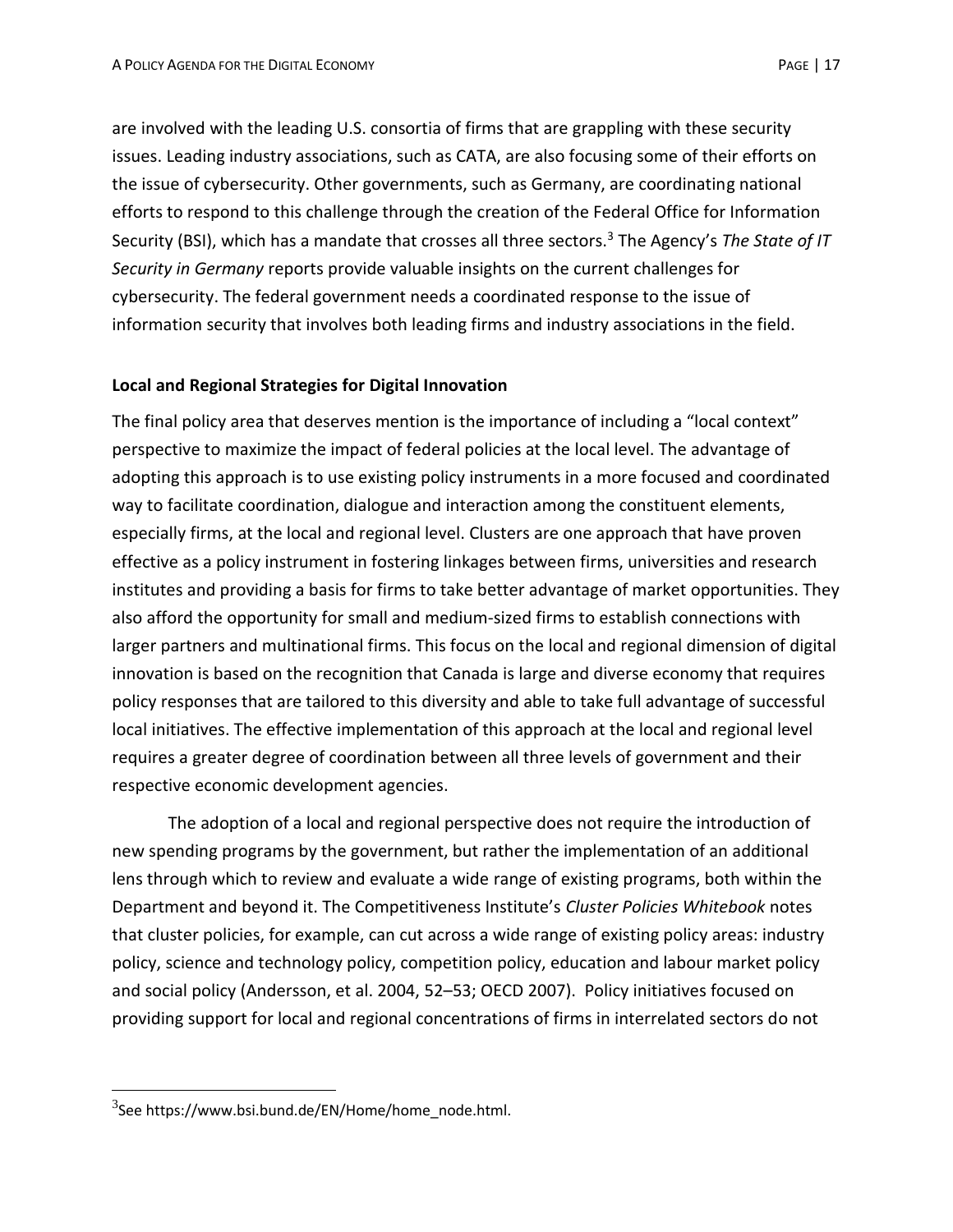constitute a new policy area, but represent a new approach to synthesizing an existing range of policy instruments that cut across the three fields.

The Action Plan for Prosperity developed by the Coalition for Action on Innovation in Canada presented a very concise and focused set of recommendations for a series of actions the federal government could adopt to support clusters at the local and regional level. The Plan argued that the federal and provincial governments should align their existing policies and spending to support the development of regional and local clusters. This should include efforts by universities, colleges, polytechnics and research institutions to align research and training efforts to meet the needs of existing and potential local clusters. Support for cluster organizations can help ensure that experienced actors in the private sector can assist cluster development by offering advice and guidance to new start-ups, supporting the entry and growth of related firms into an area and consistently communicating their needs to local postsecondary institutions and research centres. The Plan also recommended the creation of a national network to share know-how and best practices on how to improve cluster competitiveness and reinforce cluster development (Coalition for Action on Innovation in Canada 2010). This network can build on the considerable experience already located in a number of key cluster organizations across the country, as well as existing national organizations, such as the Canadian Digital Media Network, also a CDO partner.

# **Labour Market Issues**

One of the most challenging issues to address concerns the question of whether there is a sufficient supply of graduates being trained to work with digital technologies across the economy. Human capital, which is a common factor in both the hardware and software sectors is an increasingly critical input for the sector as a whole as well as key geographic concentrations of firms. Canadian post-secondary institutions are well regarded for producing a significant number of well trained and highly qualified graduates with many of the skills required for growing the digital economy, but there is also a need to introduce students to career opportunities in this sector at a much earlier stage of their education. A number of recent studies have suggested that there may be critical skills shortages in some specific ICT categories and the overall number of graduates may be insufficient to meet growing demands across the digital sector of the economy. CDO partners working in the ICT sector of the economy are experiencing shortages of people with ICT skills in specific areas, such as software development. Another finding from the Nordicity study of ICT skills is the lack of senior technology, business and marketing managers with global skills, precisely because so few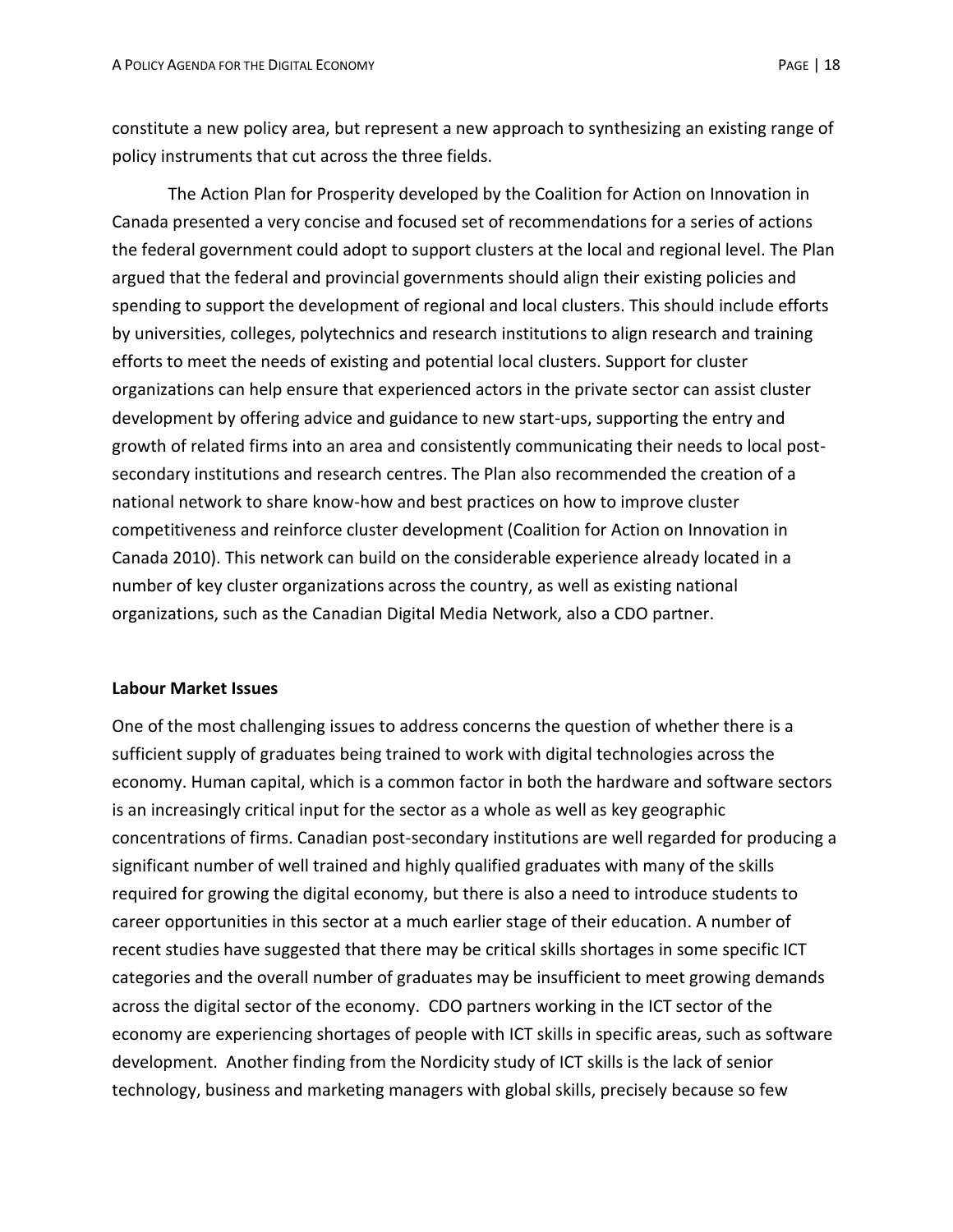Canadian companies are reaching global scale before they are bought out (Nordicity in association with David Ticoll 2012). Working with provincial counterparts, it is imperative that federal departments ensure that the future skill needs of the sector and its key local and regional concentrations of industry are met.

## **The Urban/Rural Dimension of the Digital Economy**

Digital technologies are being adopted and used on the ground in cities and communities across the country. Most of our economic activity is based in our cities and their overall ecosystem, including support for knowledge job creation, start-ups and new "smart solutions" in healthcare is of paramount importance to the overall growth of the ICT sector. The CDO project is studying how the diffusion of these technologies at the municipal level and in rural communities can support their adoption and use across the economy as a whole. One policy proposal in this area is to design and implement an initiative like the U.K. Smarter Cities Fund and its companion funding of the Future Cities Catapult Centre, one of the technology transfer centres discussed above. Establishing a Smarter Cities Fund can help position Canadian firms to take fuller advantage of the world smart cities market, a trillion dollar business that will continue to grow rapidly for a long time. It would also create an ecosystem that supports start-up clusters and creates a local market for a wide range of ICT companies. Fostering a local Smart City market supports the development of skills and solutions for companies to then go abroad and compete in the trillion dollar global Smart City market.

However, as Canada works to ensure that its major cities are globally competitive and can match the most innovation metropolitan centres in the world, we must also recognize the growing "innovation divide" emerging with the smaller cities and towns. Taking innovation to smaller communities, particularly northern, Aboriginal and rural settlements, is a formidable challenge, although there are successful centres that have capitalized on improvements in technological infrastructure, the ubiquitous nature of the Internet, and the opportunities for individuals and small companies to compete internationally in targeted markets. The search for models of non-metropolitan innovation development is much less developed than for major cities, but Canada's widely distributed population and unique regional cultures underscore the importance of identifying means of engaging all Canadians in the 21st century technologydriven economy.

Among the policy initiatives that merit closer attention are the creation of virtual incubators and innovation centres on a regional basis (i.e. northern innovation) or on a thematic basis (cold weather innovation), with an anchor institution leading the national effort.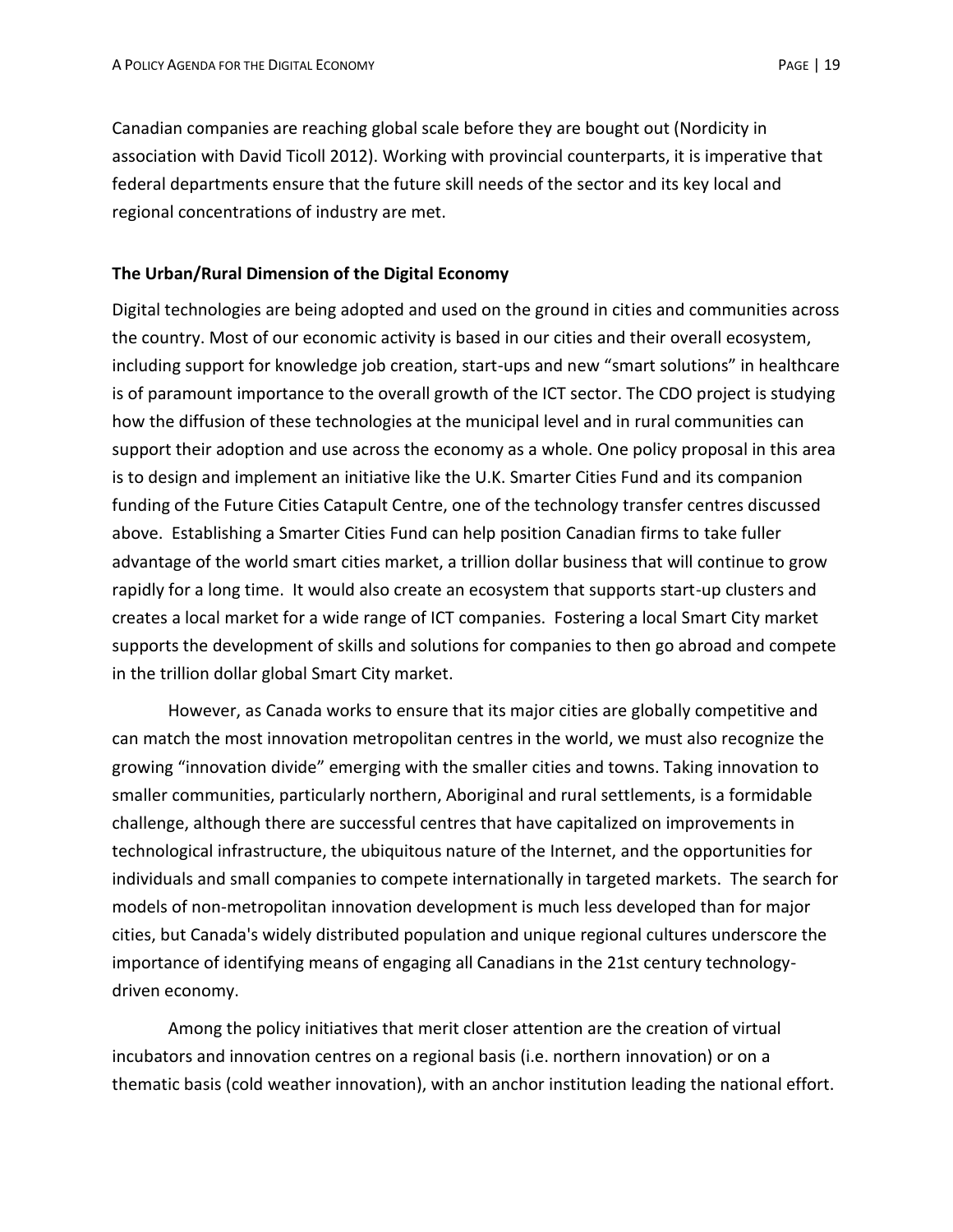Governments can support a national "lone eagles" strategy based on the idea that highly skilled individuals are no longer place-bound and can work and live anywhere. Their economic impact in smaller communities can be dramatic. Government should also work to raise the profile of small town/rural/northern and Aboriginal innovation business developments in recognition of the fact that digital innovation can also occur outside of the major metropolitan centres. Finally, we also need to undertake a major quality of life and work study that examines the short and long-term impact of digital technologies on small towns, rural areas and remote communities, recognizing the fact that the distribution of costs and benefits of digital technology differ significantly between larger urban centres and smaller communities.

## **Conclusion**

This is clearly an ambitious agenda to lay out for any government, let alone a new one that faces a wide range of pressing policy issues. Despite this fact, we would argue that the policy agenda for the digital economy must be a priority area for any government in Canada for the reasons described at the outset. Not since the first onset of the industrial revolution have we seen an interconnected set of technologies with a similar potential to both disrupt our established industrial sectors and economic patterns, but also to generate new economic opportunities for ourselves and future generations. While some of the initiatives set out above require new program spending, many can be achieved through a reallocation of existing program spending or a refocusing of the priorities of existing programs on the digital dimension of the economy. Collaborating more closely with provincial and municipal governments can also leverage existing program spending at those levels. The effectiveness with which all three levels of government grasp the digital opportunity and succeed in laying the foundations for future growth will determine their economic and fiscal capacity to deal with the numerous other issues pressing in upon them.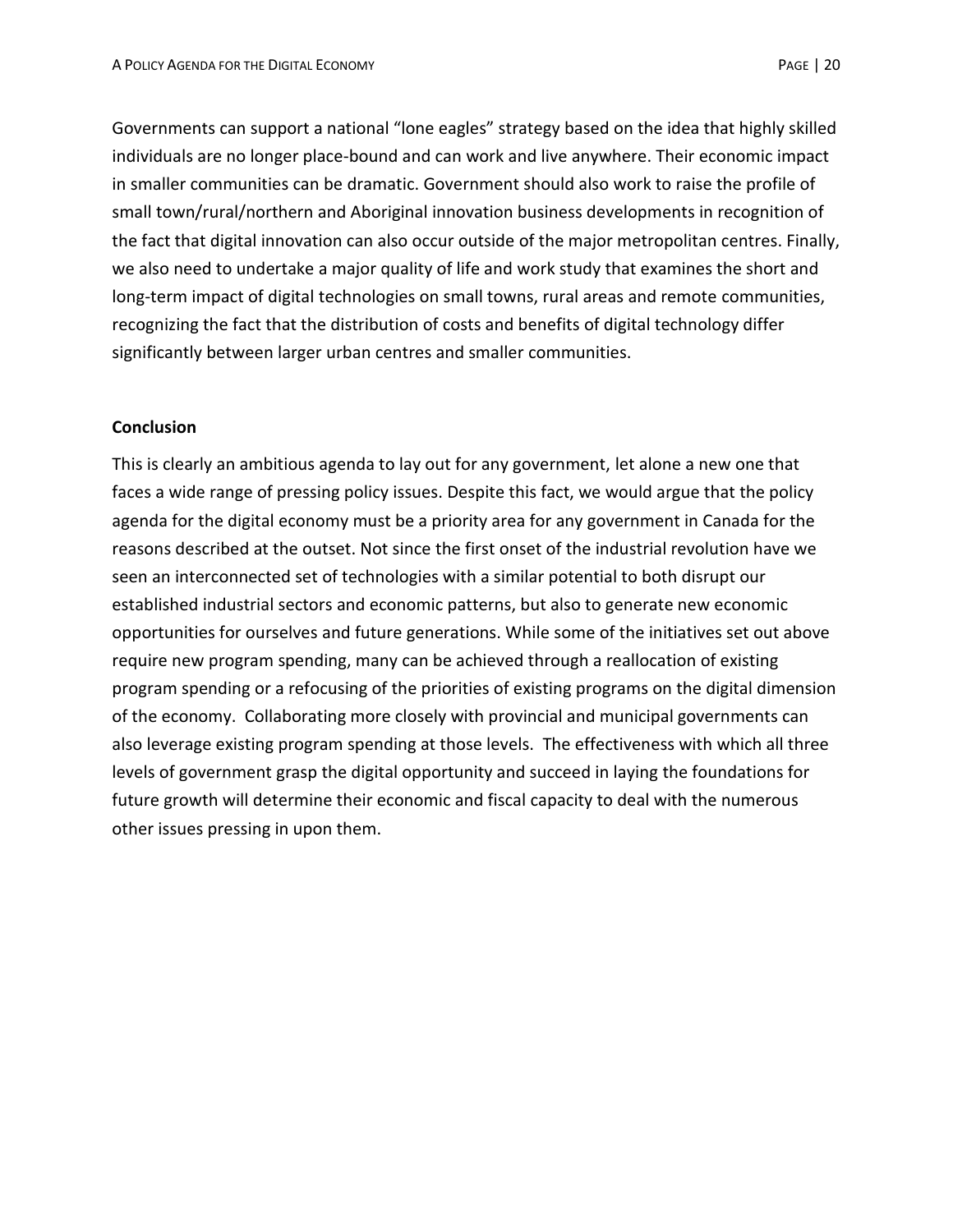## **References**

Andersson, Thomas, Sylvia Swagg Serger, Jens Sorvik, and Emily Wise Hansson. 2004. *The Cluster Policies Whitebook*. Malmo, Sweden: International Organisation for Knowledge Economy and Enterprise Development.

Arthur, W. Brian. 2011. "The Second Economy." *McKinsey Quarterly*, October, 1–9. Bonvillian, William B. 2015. "All That DARPA Can Be." *The American Interest* 11(1, August).

- Branscomb, Lewis M., and Philip E. Auerswald, eds. 2001. *Taking Technical Risks: How Innovators, Executives and Investors Manage High-Tech Risks*. Cambridge, Mass. and London, England: The MIT Press.
- Breznitz, Dan. 2013. "The Problem of Decomposition: Industrial Production and Growth in a World of Phased Production." In *21st Century Manufacturing*, United Nations Industrial Development Organization. Geneva: Unido, 55–66.
- Breznitz, Dan, Shiri Breznitz, and David A. Wolfe. 2015. *Current State of the Financial Technology Innovation Ecosystem in the Toronto Region*. Toronto: Innovation Policy Lab, Munk School of Global Affairs and Toronto Financial Services Alliance.
- Breznitz, Dan, and Peter Cowhey. 2011. *America's Two Systems of Innovation: Recommendations for Policy Changes to Support Innovation, Production and Job Creation*. San Diego: Connect Innovation Institute, University of California San Diego.
- Breznitz, Dan, and Darius Ornston. 2013. "The Revolutionary Power of Peripheral Agencies: Explaining Radical Policy Innovation in Finland and Israel." *Comparative Political Studies* 46(10, October).
- Centre for the Study of Living Standards. 2014. *What Explains the Canada-U.S. Software Investment Intensity Gap?* A report prepared for Industry Canada. Ottawa: Centre for the Study of Living Standards.
- Chowaniec, Adam. 2012. "R&D and the Culture of Risk in Canada." Paper presented at the 11th Annual Re\$earch Money Conference. Ottawa.
- Coalition for Action on Innovation in Canada. 2010. *An Action Plan for Prosperity*, Www.actiononinnovation.ca.
- Council of Canadian Academies. 2013. *Paradox Lost: Explaining Canada's Research Strength and Innovation Weakness*. Council of Canadian Academies. Advisory Group. Ottawa: Council of Canadian Academies.
- Dosi, Giovanni, Laura D'Andrea Tyson, and John Zysman. 1989. "Trade, Technologies and Development: A Framework for Discussing Japan," eds Chalmers Johnson, Laura D'Andrea Tyson, and John Zysman. Cambridge, Mass.: Ballinger, 3–38.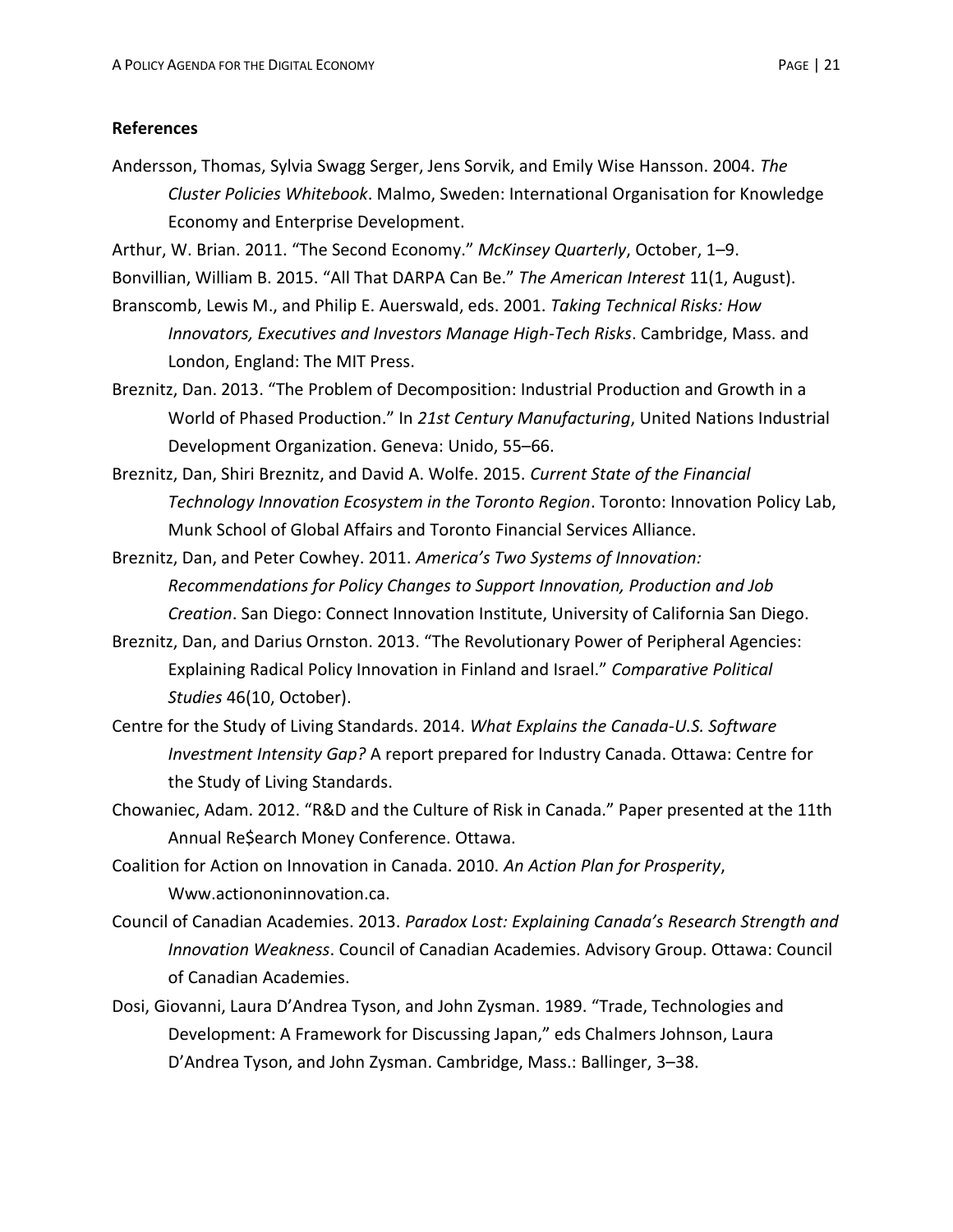- Dugan, Regina, and Kaigham Gabriel. 2013. "'Special Forces' Innovation: How DARPA Attacks Problems." *Harvard Business Review*, October.
- Gupta, Karna. 2012. *Building Stronger Tech Companies in Canada*. Toronto: Information Technology Association of Canada.
- Harris, Richard G. 2015. *Trade, Industrial Policy and International Competition, 2nd. Ed.* Montreal and Kingston: McGill-Queen's University Press.
- Hepburn, Nicola, and David A. Wolfe. 2014. *Technology and Innovation Centres: Lessons from Germany, the U.K. and the U.S.* Burlington, ON: HalTech Regional Innovation Centre, Http://munkschool.utoronto.ca/ipl/publications/type/policy-reports/.
- Information Technology Association of Canada. 2015. *Canada's ICT Sector and the Digital Economy*. Toronto: Information Technology Association of Canada.
- Kenney, Martin, and John Zysman. 2015. "Choosing a Future in the Platform Economy: The Implications and Consequences of Digital Platforms." Discussion paper prepared for the Kauffman Foundation New Entrepreneurial Growth Conference. Amelia Island, Florida.
- Kushida, Kenji E., Jonathan Murray, Patrick Scaglia, and John Zysman. 2014. "The Implications of Cloud Computing for Integrated Research and Innovation Strategy." Berkeley Roundtable on the International Economy, Working Paper No. 2014–4. Berkeley, CA.
- Lerner, Joshua. 1999. "The Government as Venture Capitalist: An Analysis of SBIR." In *The Small Business Innovation Research Program: Challenges and Opportunities*, ed. Charles W. Wessner. Washington, D.C.: National Academy Press, 53–57.
- Lipsey, Richard G., Kenneth I. Carlaw, and Clifford T. Bekar. 2005. *Economic Transformations: General Purpose Technologies and Long-Term Economic Growth*. Oxford ; New York: Oxford University Press.
- Lipsey, Richard G., and Kenneth Carlaw. 1998. *A Structuralist Assessment of Technology Policy - Taking Schumpeter Seriously*. Working Paper No. 25. Industry Canada Research Publications Program. Ottawa: Industry Canada.
- Mazzucato, Mariana. 2013. *The Entrepreneurial State: Debunking Public vs. Private Sector Myths*. Anthem frontiers of global political economy.
- National Research Council. 1999. *Funding a Revolution: Government Support for Computing Research*. Computer Science and Telecommunications Board. Washington, D.C.: National Academies Press.
- Nordicity in association with David Ticoll. 2012. *Labour Supply/Demand Dynamics of Canada's Information and Communications Technology (ICT) Sector, Final Report*. Prepared for Industry Canada - Information and Communications Technology (ICT) Branch. Toronto: Nordicity.